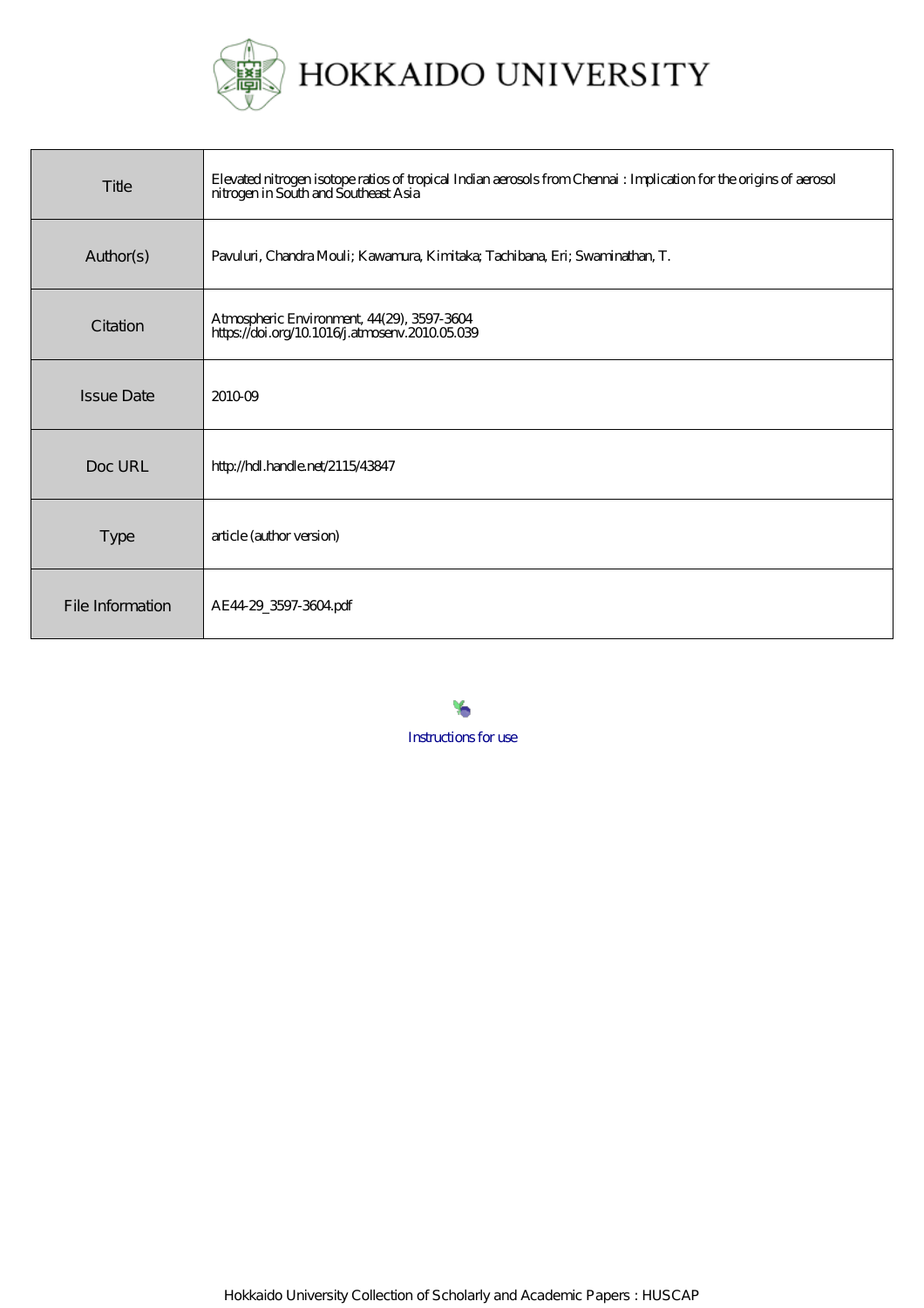| 1              | Elevated nitrogen isotopic ratios of tropical Indian aerosols from Chennai:                                                       |
|----------------|-----------------------------------------------------------------------------------------------------------------------------------|
| $\overline{2}$ | Implication for the origins of aerosol nitrogen in South and Southeast Asia                                                       |
| 3              |                                                                                                                                   |
| $\overline{4}$ | Chandra Mouli Pavuluri <sup>a</sup> , Kimitaka Kawamura <sup>a,</sup> *, Eri Tachibana <sup>a</sup> , T. Swaminathan <sup>b</sup> |
| 5              |                                                                                                                                   |
| 6              | <sup>a</sup> Institute of Low Temperature Science, Hokkaido University, N19 W08, Kita-ku, Sapporo                                 |
| $\overline{7}$ | 060-0819, Japan                                                                                                                   |
| 8              |                                                                                                                                   |
| 9              | ${}^b$ Department of Chemical Engineering, Indian Institute of Technology Madras, Chennai 600                                     |
| 10             | 036, India                                                                                                                        |
| 11             |                                                                                                                                   |
| 12             | *Corresponding author. Fax: +81 11 706 7142; E-mail addresses:                                                                    |
| 13             | cmpavuluri@pop.lowtem.hokudai.ac.jp (C.M. Pavuluri), kawamura@lowtem.hokudai.ac.jp (K.                                            |
| 14             | Kawamura)                                                                                                                         |
| 15             |                                                                                                                                   |
| 16             | Atmos. Environ. 44, 3597-3604, 2010                                                                                               |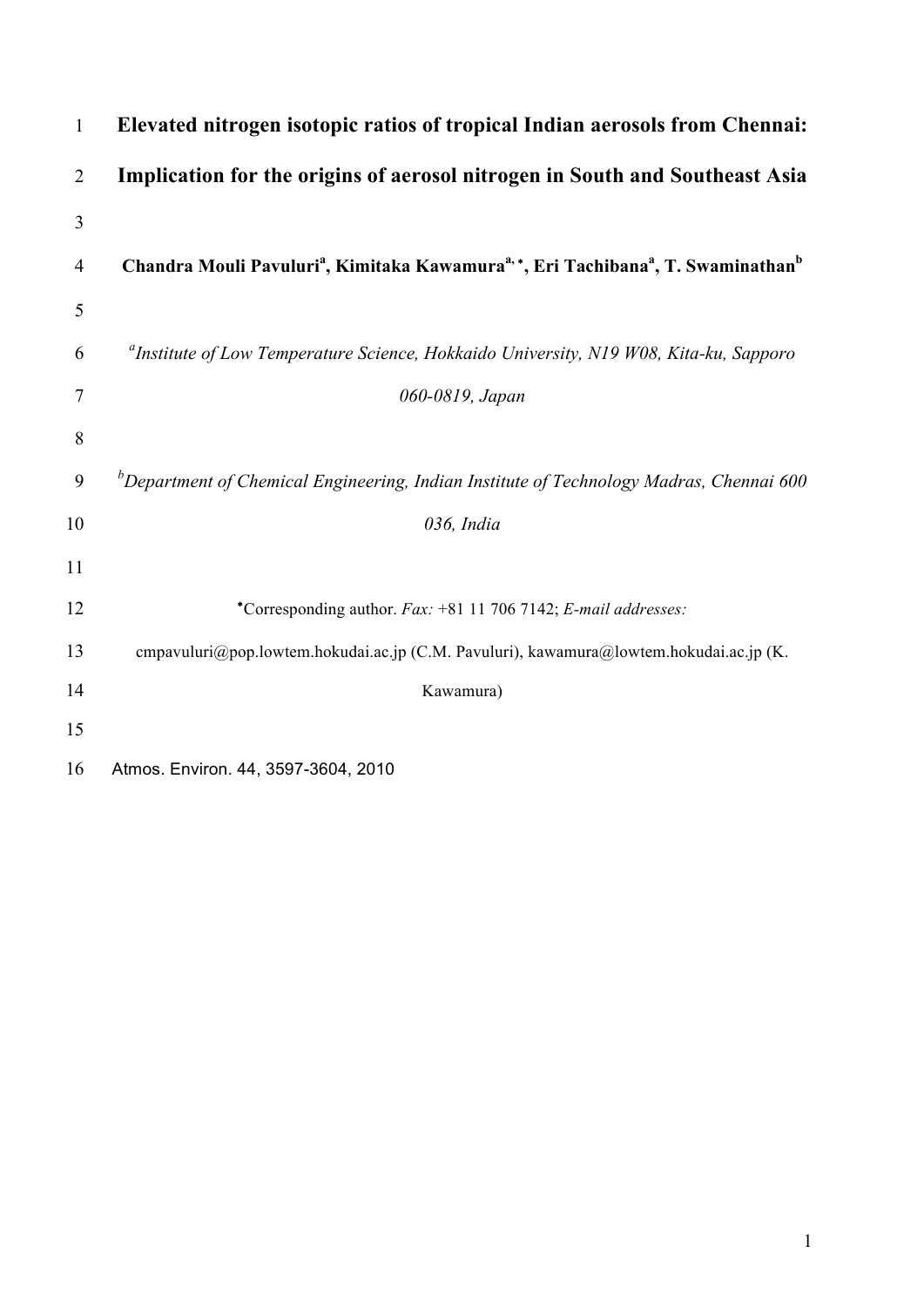#### 17 **Abstract**

18 To better understand the origins of aerosol nitrogen, we measured concentrations of total 19 nitrogen (TN) and its isotopic ratios ( $\delta^{15}$ N) in tropical Indian aerosols (PM<sub>10</sub>) collected from 20 Chennai (13.04 $^{\circ}$  N; 80.17 $^{\circ}$  E) on day- and night-time basis in winter and summer 2007. We 21 found high  $\delta^{15}N$  values (+15.7 to +31.2‰) of aerosol N (0.3 - 3.8 µg m<sup>-3</sup>), in which NH<sub>4</sub><sup>+</sup> is 22 the major species (78%) with lesser contribution from  $NO<sub>3</sub><sup>-</sup> (6%)$ . Based on the comparison 23 of  $\delta^{15}$ N in Chennai aerosols with those reported for atmospheric aerosols from mid-latitudes 24 and for the particles emitted from point sources (including a laboratory study), as well as the  $25 \frac{\delta^{15}N}{N}$  ratios of cow-dung samples (this study), we found that the atmospheric aerosol N in 26 Chennai has two major sources; animal excreta and bio-fuel/biomass burning from South and 27 Southeast Asia. We demonstrate that a gas-to-particle conversion of  $NH<sub>3</sub>$  to  $NH<sub>4</sub>HSO<sub>4</sub>$  and 28 (NH<sub>4</sub>)<sub>2</sub>SO<sub>4</sub> and the subsequent exchange reaction between NH<sub>3</sub> and NH<sub>4</sub><sup>+</sup> are responsible for 29 the isotopic enrichment of  $15N$  in aerosol nitrogen.

30

31 *Keywords:* Nitrogen isotopic ratio, Tropical Indian aerosol, aerosol nitrogen origin, South 32 Asia, Southeast Asia.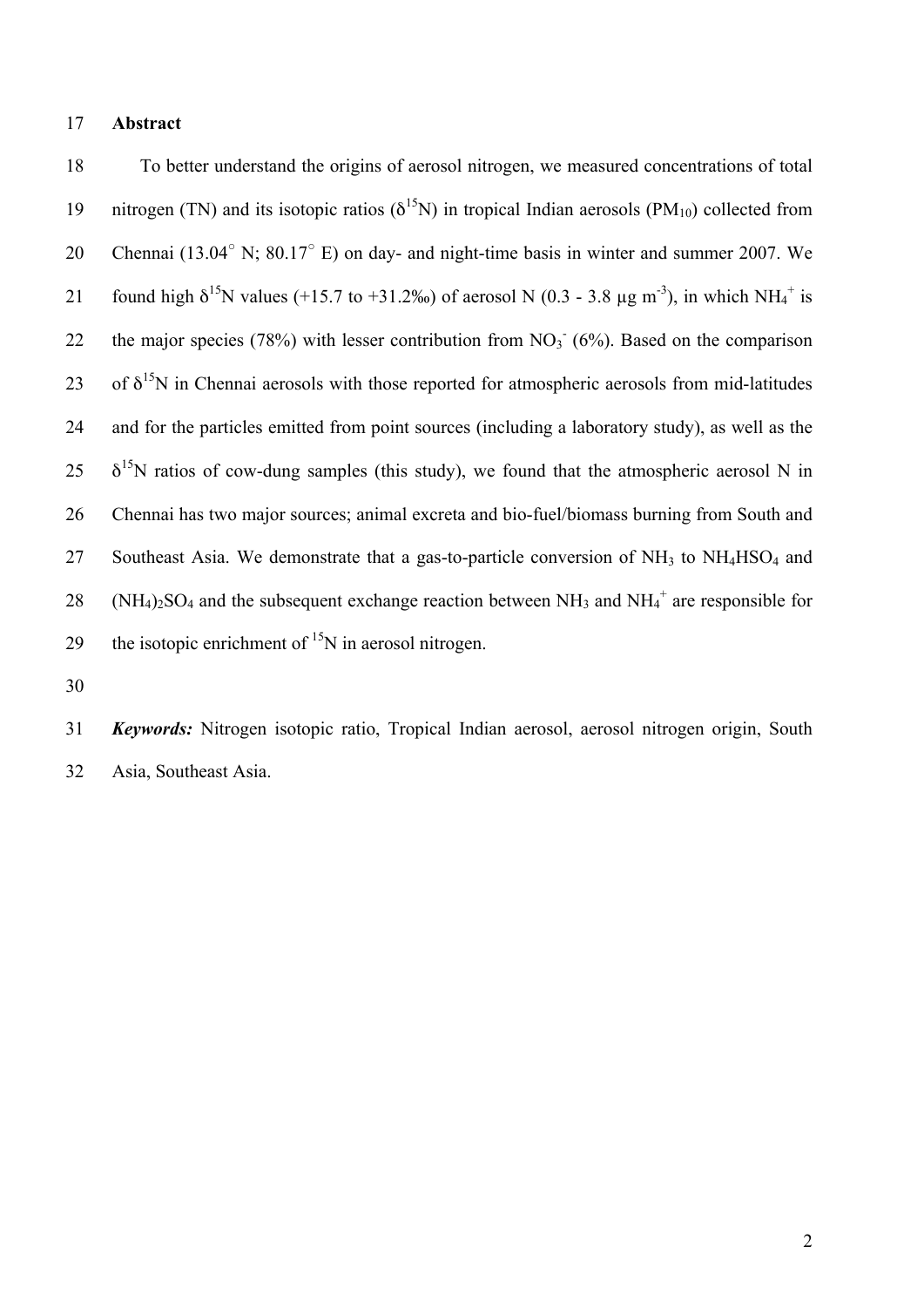#### **1. Introduction**

 Global biogeochemical cycles of nitrogen (N) have been modified by industrial, agricultural and other anthropogenic activities. The important N species, such as nitrogen 36 oxides (NO<sub>2</sub> and NO<sub>3</sub>, together denoted as NO<sub>x</sub>) and ammonia (NH<sub>3</sub>) are short-lived and are involved in several chemical reactions once they enter into the atmosphere (Olivier et al., 38 1998). NO<sub>x</sub> acts as an ozone  $(O_3)$  precursor, affecting the atmospheric oxidizing capability. NH3 serves as a neutralizing agent in the atmosphere, influencing the pH of aerosols, cloud droplets and rainfalls (Olivier et al., 1998). Those gases and their reaction products can be transported long distances in the atmosphere. After the deposition, N species may enhance the productivity of lake and coastal/remote ocean waters and raise soil acidity; almost all open surface areas are now being affected by anthropogenic atmospheric N deposition (Duce et al., 2008). Thus the increased N loadings likely cause severe damage to the atmospheric environment on local, regional, and global scales (Rodhe et al., 2002; Vitousek et al., 1997), including human health effects (Townsend et al., 2003).

 The emission of N species from human activities into the atmosphere continues to increase every year (Galloway et al., 2008). Fossil fuel combustion, biomass burning and animal excreta play an important role in N emission (Bouwman et al., 1997; Lee et al., 1997), and the extensive use of bio-fuels adds a new and rapidly changing dimension (Galloway et al., 2008; Oenema, 2006; Streets et al., 2003). Global anthropogenic emissions of N have 52 significantly increased by a factor of three from 34 Tg N yr<sup>-1</sup> in mid-1800s (1860) to 100 Tg 53 N yr<sup>-1</sup> in 1990 and are predicted to be further doubled (200 Tg N yr<sup>-1</sup>) by 2050 (Galloway et al., 2004]. Predictions for 2030 indicate similar deposition patterns, but with a further increase over the open ocean (Dentener et al., 2006]. In particular, the N deposition of 2030 is projected to be twice that of 2000 in Southeast Asia, the Bay of Bengal, and the Arabian Sea (Duce et al., 2008).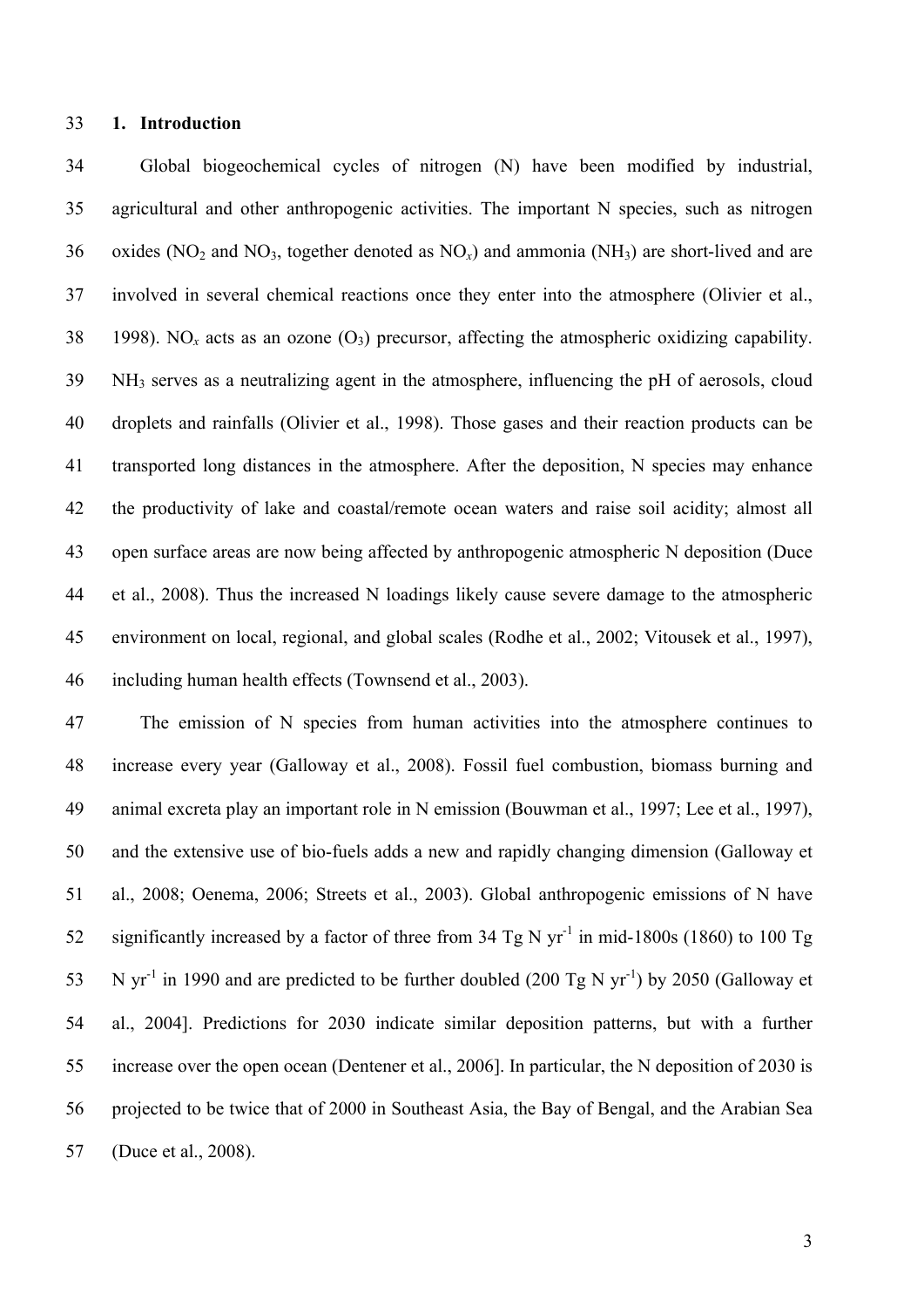In South and Southeast Asia, the consumption of fossil energy is highly increasing due to growing economies, and most of cooking energy (85-90%) comes from bio-fuels (dung cake, wood, and agricultural waste) and hence the potential for growing pollutant emissions in this region is large (Lelieveld et al., 2001). Notably in India, bio-fuels account for 47% of the total energy consumption (Ravindranath and Hall, 1995; TEDDY, 1997). Forest burning and the field burning of crop residues are also more intensive in this region (Heald et al., 2003; Streets et al., 2003) and they emit significant amounts of N species to the atmosphere (Levine et al., 1995; Streets et al., 2003). In addition, India's livestock (~4% of the global livestock; Bandyopadhyay et al., 1996) is an important source of N species to the atmosphere (Misselbrook et al., 2001; Oenema and Tamminga, 2005; Yamaji et al., 2004). Conversely, an enhanced concentration of NH3 has been reported over India by satellite observation (Clarisse et al., 2009). However, the sources of N in atmospheric aerosols in South and Southeast Asia are not well understood.

71 The atmospheric aerosol N contains both inorganic  $(NH_4^+$  and  $NO_3^-$  are major species) and organic N produced in the atmosphere by several secondary processes (Ottley and Harrison 1992; Utsunomiya and Wakamatsu, 1996) from gaseous N species emitted from different sources. Hence, it is difficult to understand the origins of aerosol N from distributions of N species and/or chemical measurements of specific markers. However, the 76 measurements of nitrogen isotopic ratios ( $\delta^{15}$ N) are helpful in assessing the origin of aerosol N, because the isotopic ratio in a particular chemical species in the atmosphere is due to the source or combination of sources from which it originates and is altered by chemical and physical processes which occur in the atmosphere (Freyer, 1978; Moore, 1977). The use of  $\delta^{15}$ N as a potential tracer to investigate the origin and atmospheric processing mechanisms of N species in the atmosphere is well documented and has been used in several studies (Heaton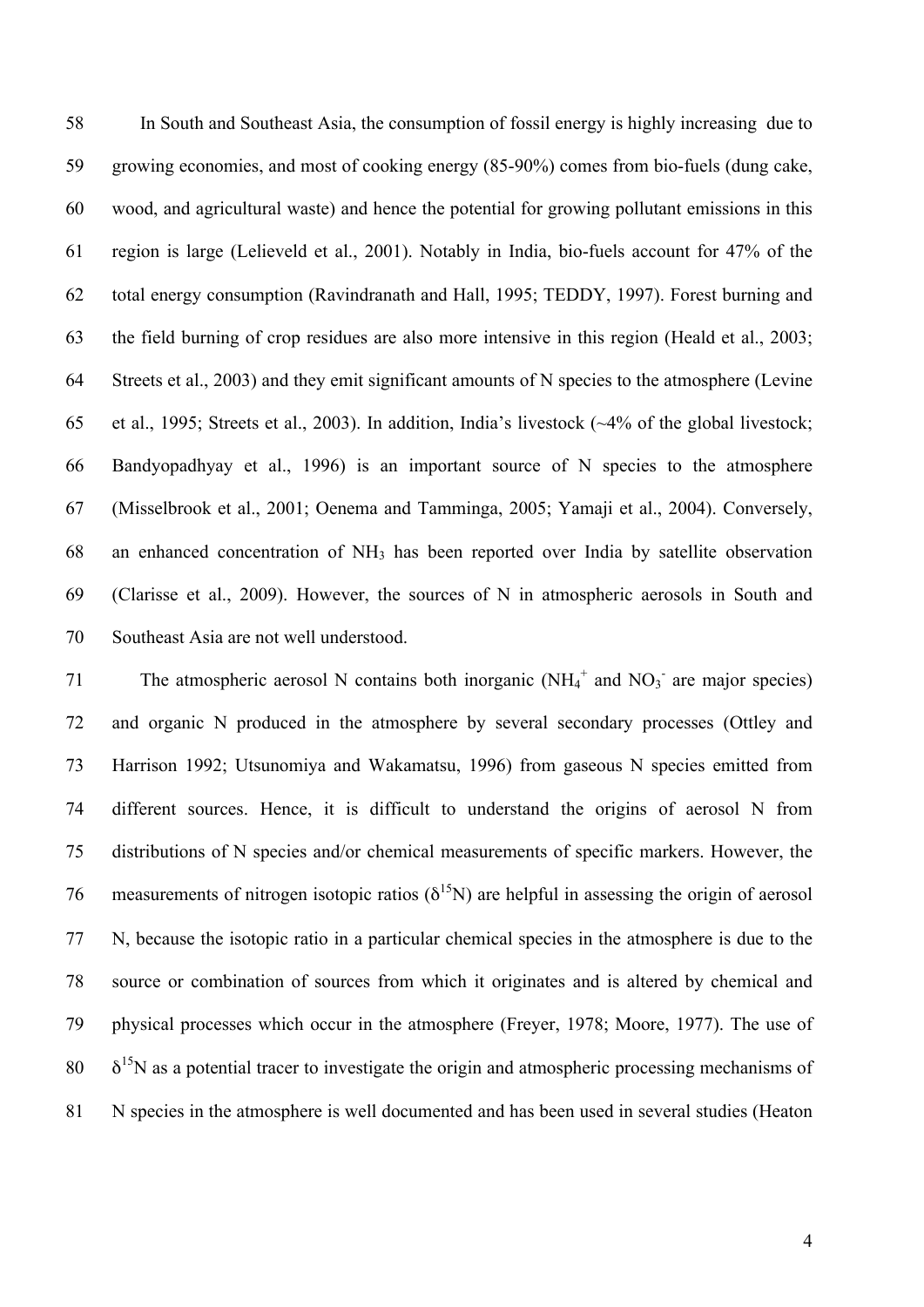et al., 1997; Kawamura et al., 2004; Kelly et al., 2005; Martinelli et al., 2002; Moore, 1977; Russell et al., 1998; Turekian et al., 1998; Widory, 2007; Yeatman et al., 2001a, 2001b).

84 In this study, we analyzed tropical Indian aerosols  $(PM_{10})$  and cow-dung samples 85 collected from Chennai for total nitrogen (TN) contents and nitrogen isotopic ratios ( $\delta^{15}$ N) to 86 better understand the origins of aerosol N in South and Southeast Asia, where no baseline 87 study is available for  $\delta^{15}N$  values so far. Here, we report TN and  $\delta^{15}N$  values in tropical Indian aerosols and their temporal and seasonal variations. Major ionic nitrogen species were also measured in the aerosols. We discuss the origins of aerosol N in South and Southeast 90 Asian region by comparing the  $\delta^{15}N$  values in Chennai aerosols with those reported for atmospheric particles from mid-latitudes and for the particles emitted from point sources, 92 including a laboratory study as well as the  $\delta^{15}N$  found in cow-dung samples. Further, we also 93 attempt to assess the plausible atmospheric processes responsible for the elevated  $\delta^{15}N$  ratios that we found in Chennai aerosols.

#### **2. Methods**

*2.1. Sampling site*

 The geographical features of the sampling site are described in Pavuluri et al. (2010). 99 Briefly, the tropical mega-city Chennai is located on the southeast coast of India (13.04 $^{\circ}$  N;  $80.17^{\circ}$  E) (see Figure 2). About 18.6% of the population (total: 7 million, including suburban area) are living below the standard poverty line (http://en.wikipedia.org/wiki/chennai), using bio-fuel as cooking energy that may emit significant amount of N species.

# *2.2. Aerosol and cow-dung sampling*

 The details of the aerosol (PM10) sampling are described in Pavuluri et al. (2010). Briefly, 106 a day- (~6:00-18:00 IST) and night-time (~18:00-6:00 IST) series of aerosol (PM<sub>10</sub>) samples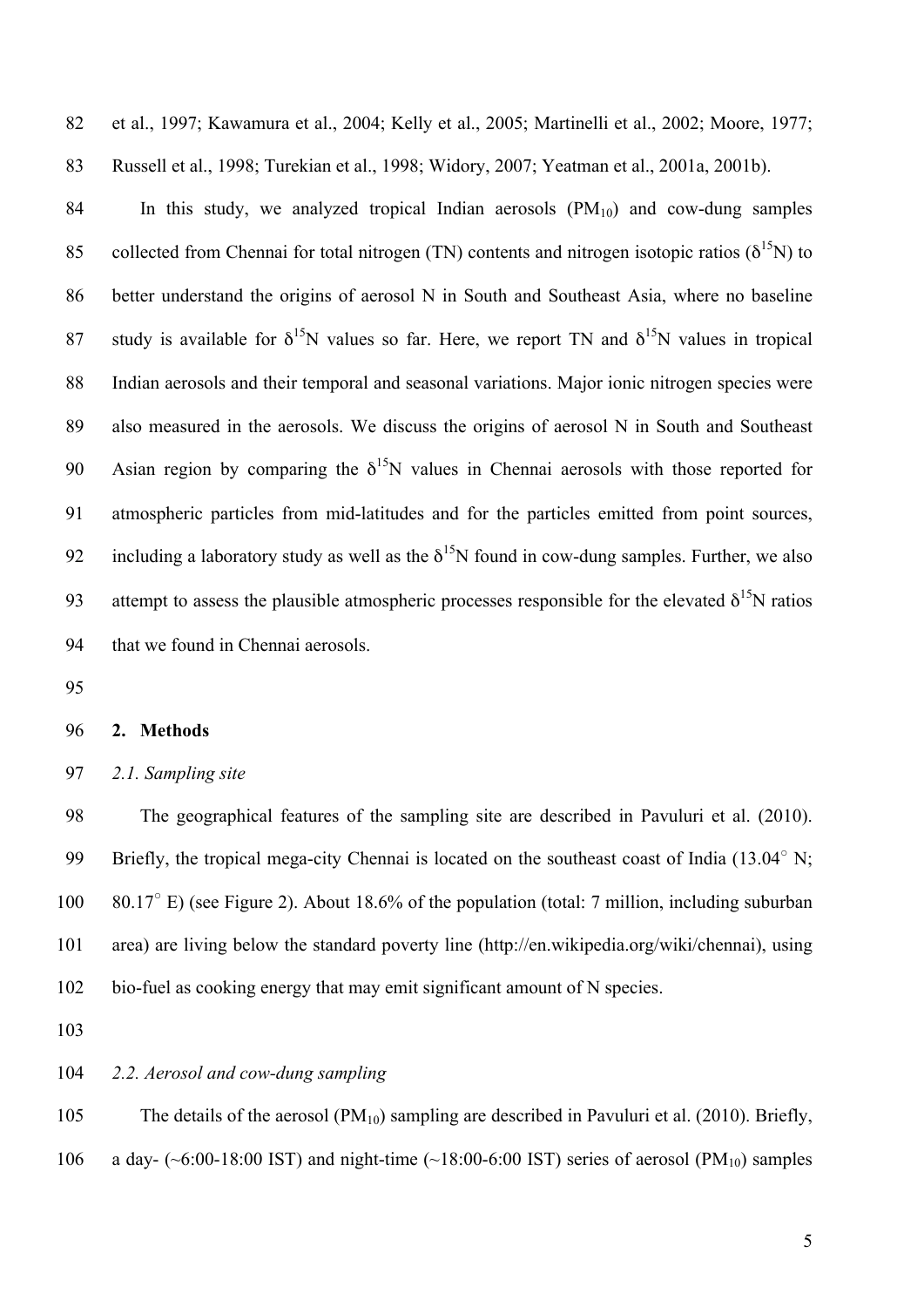were collected during winter (January 23 to February 6; n=29) and summer (May 22-31; n=20) 2007 on a rooftop of the Mechanical Sciences building (~18 m above ground level) on the Indian Institute of Technology Madras (IITM) campus, Chennai, using a high volume air 110 sampler and pre-combusted (450 $\degree$ C, 4 h) quartz fiber filters. The sample filter was placed in 111 a clean glass jar with a Teflon-lined screw cap and stored in a dark room at -20  $^{\circ}$ C prior to analysis.

 Three cow-dung samples were also collected in May 2009 from Chennai; (1) dung in cow barnyard, (2) commercially available dung cake containing rice straw residue, and (3) dung pellets on roadside that were exposed to sun light and traffic emissions for several days. The 116 samples were packed in aluminum foil and stored in a dark room at -20  $^{\circ}$ C prior to analysis.

 During the period of sampling, no rainfall event occurred, and details of the meteorology observed at the sampling site has been detailed elsewhere (Pavuluri et al., 2010).

## *2.3. Chemical analysis*

 TN contents and N isotope ratios of samples were determined using elemental analyzer (EA) (Carlo Erba NA 1500) and EA/isotope ratio mass spectrometer (IRMS) (Finnigan MAT Delta Plus), respectively (Kawamura et al. 2004; Narukawa et al., 1999). An aliquot of sample (1.4 cm diameter disc for filter sample and ca. 1 mg cow-dung) was placed in a tin cup, introduced into EA and then oxidized in a combustion column packed with CuO at 1020 126 °C. The derived NO<sub>x</sub> (and CO<sub>2</sub>) was introduced into the reduction column to reduce to N<sub>2</sub> at 127 650 °C. The resulting gasses were then isolated on a gas chromatograph installed in the EA 128 system and their amounts were measured with a thermal conductivity detector.  $N_2$  and  $CO_2$  gases were transferred to EA/IRMS via an interface (ConFlo II) for isotopic ratio 130 measurement. The isotopic composition of N is calculated using the equation;  $\delta^{15}N =$  $[(^{15}N)^{14}N)_{sample}/(^{15}N)^{14}N)_{standard}$  - 1] × 1000. Acetanilide was used as standard to calculate TN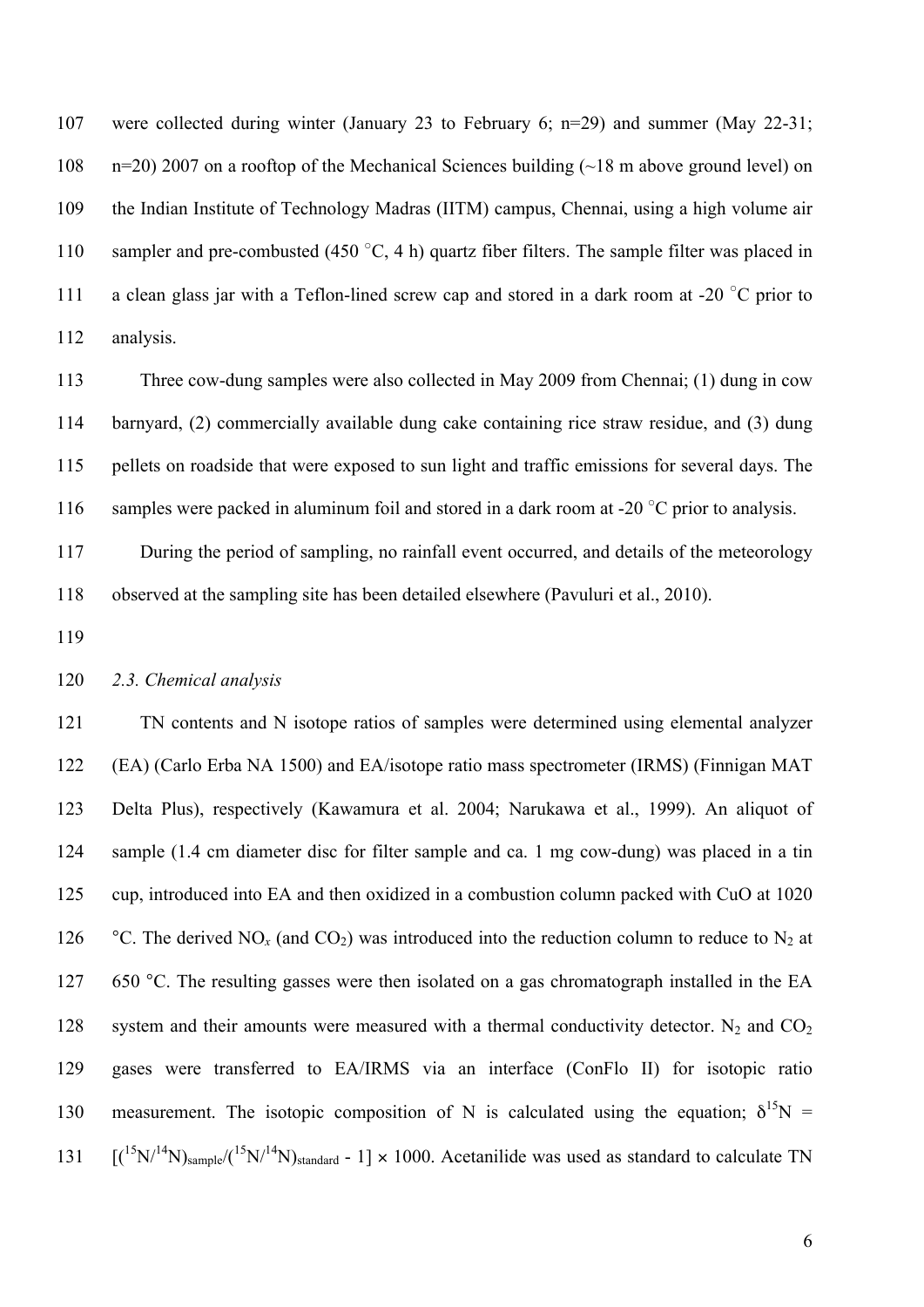132 and  $\delta^{15}N$  ratio. The analytical errors for TN and its  $\delta^{15}N$  measurements based on repeated duplicate analysis are 4% and 0.4‰, respectively.

134 For the analyses of ion species of interest  $(NH_4^+, NO_3^-$  and  $SO_4^2$ ), an aliquot of filter sample was extracted with Milli Q water under ultrasonication. The extracts were filtered using a syringe filter (Millex-GV, 0.22 µm, Millipore), and then injected into ion chromatograph (761 Compact IC, Metrohm) for measuring ionic species. A calibration curve was evaluated for each sequence by the analyses of a set of authentic standards, and the precision fell within 6%.

All the data reported here were corrected for field blanks.

# **3. Results and Discussion**

*3.1. Temporal variations in TN content and N isotopic composition*

144 Concentrations of TN ranged from 0.3 - 3.8  $\mu$ g m<sup>-3</sup> (av. 1.7  $\mu$ g m<sup>-3</sup>, n=49). The statistical summary of TN is given in Table 1 for day- and night-time winter and summer aerosols and their temporal variations are depicted in Fig. 1a. The unpaired two-tailed t-test has also been performed to check the significance in temporal variations. TN contents were found to be higher in winter (av. 2.1) than in summer (av. 1.1) with the exception of lower values from January 27 to 29, except for January 29 night (Fig. 1a) and are significant ( $p = 1.1 \times 10^{-5}$ ). 150 Whilst the average TN in nighttime  $(2.4 \mu g m^{-3})$  was higher than in daytime  $(1.9 \mu g m^{-3})$  in 151 winter, and in summer it was opposite: higher in daytime  $(1.2 \mu g m<sup>-3</sup>)$  than in nighttime  $(0.9 \mu m<sup>-3</sup>)$  $\mu$ g m<sup>-3</sup>) but not significant (p > 0.1). In fact, the diurnal variations were found in winter with higher concentrations in nighttime, but an opposite trend was generally obtained in summer (Fig. 1a).

155  $\delta^{15}$ N ratios were found to range from +15.7‰ to +31.2‰ (av. 23.9‰, n=49). Average 156  $\delta^{15}$ N was higher in daytime (25.5‰) than nighttime (23.0‰) in winter (p = 0.01). In summer,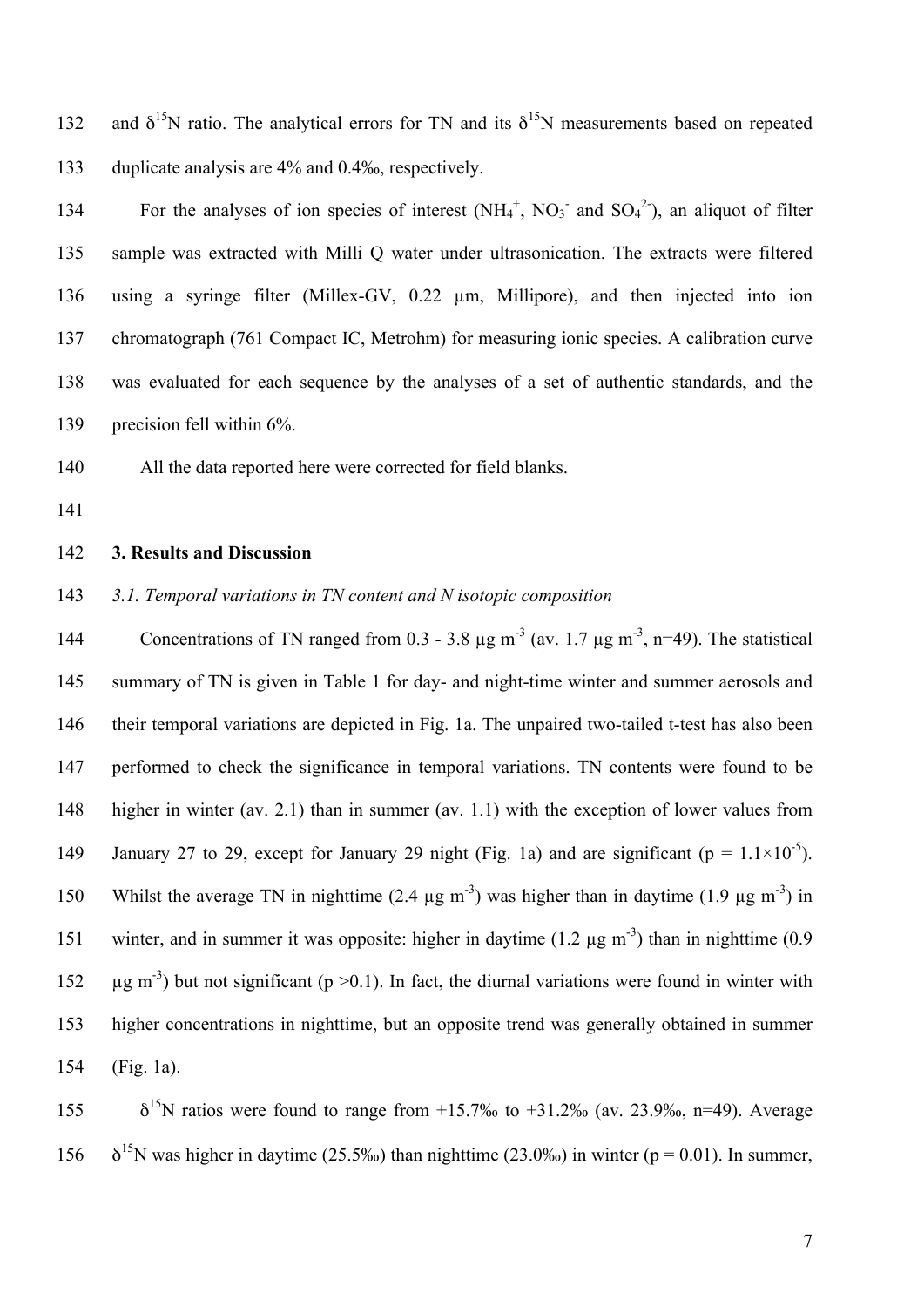an opposite trend was observed; higher in nighttime (av. 24.3‰) than daytime (22.2‰) 158 although the difference is not significant ( $p = 0.24$ ). As seen in Figure 1b, a clear diurnal 159 trend of  $\delta^{15}N$  was observed with higher values in daytime during winter, however, during 160 summer higher  $\delta^{15}$ N values were often obtained in nighttime. In particular, we detected a clear diurnal trend in January 23 to 27 and February 1-6 (Fig. 1b). These temporal variations 162 in  $\delta^{15}$ N suggest that they are controlled by several parameters including changes in air mass origins, their transport, contribution of local source and diurnal photochemical transformations.

#### *3.2. Backward air mass trajectory analysis*

 In order to identify the source regions, 10-day backward air mass trajectories were computed during the sampling period using HYSPLIT model of NOAA as described in Pavuluri et al. (2010). Briefly, the results showed three major pathways (see Fig. 2). In winter, the air masses that arrived in Chennai originated mostly from the Middle East and/or the Indian mainland in January and from Southeast Asia in February passing through the Bay of Bengal, except for few cases. However, in summer the air masses mostly originated from the Arabian Sea and/or the Northern Indian Ocean passing over South India. Hence, hereafter we classify the results into three categories of season; early winter (January 23-28), late winter (January 29 to February 6) and summer (May 22-31). However, the results of January 31 night and February 1 fall in the category of early winter. Meanwhile, the results of January 29 day, 30 night and 31 day and February 2 day were not included in either categories and handled as such, because their air masses originated from mixed regions.

180  $\quad$  3.3. Seasonal variation in TN and  $\delta^{15}N$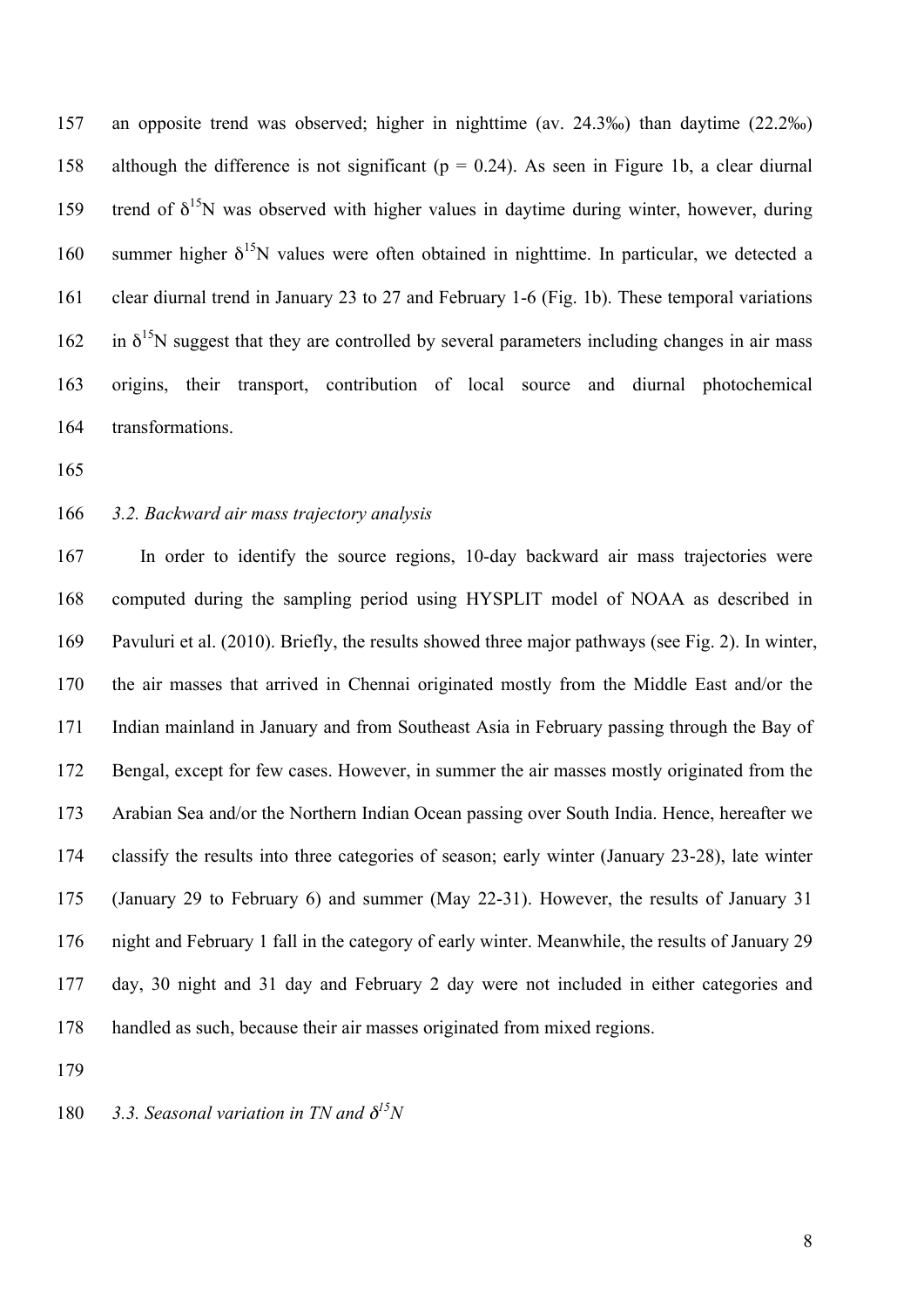181 Fig. 3a and b show the box-and-whisker plots of TN and  $\delta^{15}$ N values, respectively, for 182 three seasons. The average of TN found to be higher in late winter (av. 2.5  $\mu$ g m<sup>-3</sup>) followed 183 by early winter (av. 2.0  $\mu$ g m<sup>-3</sup>) and summer (av. 1.1  $\mu$ g m<sup>-3</sup>), although the ranges (0.6-3.8  $\mu$ g 184  $\text{m}^3$ , 1.7-3.5  $\mu$ g m<sup>-3</sup>, and 0.3-2.8  $\mu$ g m<sup>-3</sup> in early- and late-winter, and summer, respectively) are similar in the three seasons. Interestingly, the quartiles of TN were also found to be higher in late winter followed by early winter and summer (Fig. 3a). However, the day- and 187 nighttime variations in any season are not significant ( $p \ge 0.35$ ).

 The seasonal changes in TN are highly consistent with the shifts observed in the region of air masses origin from season to season (Fig. 2). The air masses originated from the Middle East and the North Indian subcontinent in early winter and Southeast Asia in late winter might have been enriched with reactive N species emitted from biomass burning, livestock and agricultural activity (Oenema, 2006; Olivier et al., 1998). The air masses that originated from the North Indian Ocean and the Arabian Sea over the South Indian subcontinent in summer probably did not become enriched with reactive N species because the major source region is only the South Indian subcontinent, and the atmospheric N input from ocean is minute (Quinn et al., 1988), except from ship exhausts (Sinha et al., 2003; Večeřa et al., 2008).

198 Whereas, the range and average of  $\delta^{15}N$  in early winter (range: 18.0-27.8‰; av. 24.1‰) and late winter (range: 22.6-26.6‰; av. 24.8‰) are comparable although their quartiles and 200 whiskers are slightly differ with each other (Fig. 3b). The average  $\delta^{15}N$  in summer (23.2‰) was also close to those observed in early- and late-winter, and interestingly, the quartiles are highly comparable to early winter (Fig. 3b). But, a significant diversity was detected in the 203 range of  $\delta^{15}N$  during summer (15.7-31.2‰) compared to early- and late-winter. Moreover,  $\delta^{15}$ N found to be higher in daytime than nighttime during both early- (IQR 25.6-27.6‰; av. 25.6‰ and IQR 20.0-25.3‰; av. 22.8‰, respectively) and late-winter (IQR 25.9-26.5‰; av.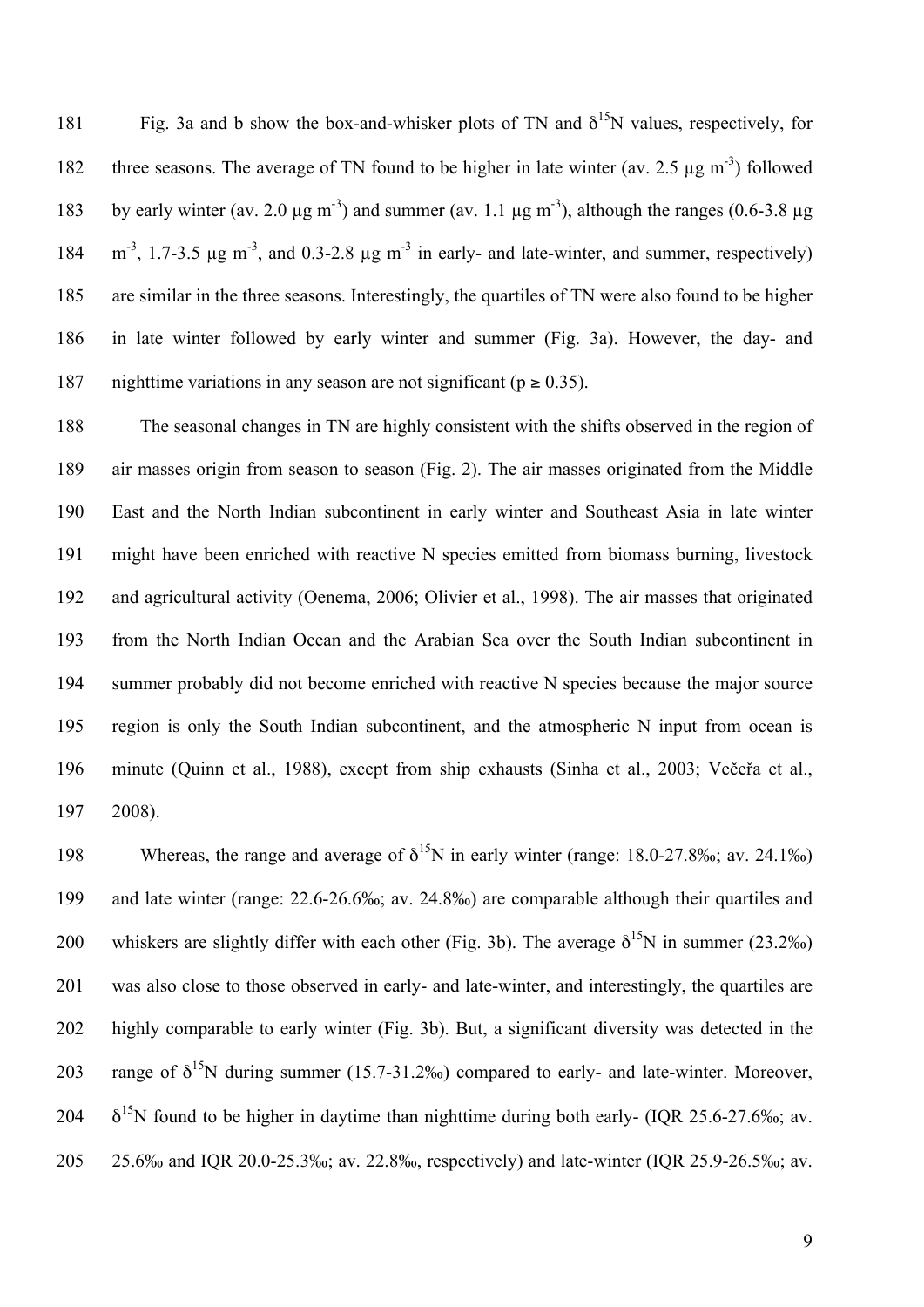206 26.0‰ and IOR 23.1-24.2‰; av. 23.7, respectively), but they are significant ( $p = 0.00$ ) only 207 in late winter. As stated earlier, an opposite trend; higher in nighttime and lower in daytime, 208 was observed in summer (Table 1).

209 The comparable seasonal distributions of  $\delta^{15}N$  indicate that the major source(s) of N in 210 Chennai aerosols might be the same or similar in all seasons. Whilst, the day- and nighttime 211 variations observed in  $\delta^{15}N$  during each season can be attributed to local meteorology impact; 212 land-sea breeze circulation (Pavuluri et al., 2010). In early- and late-winter, daytime, the aged 213 aerosols those enriched with  $15N$  by atmospheric processes during long-range transport might 214 contributed significantly. But in nighttime, local air masses aloft by land breeze might cause a 215 decrease in  $\delta^{15}N$  values by mixing with aged air masses. Whereas in summer, it is opposite; 216 in daytime, the contribution of aged but clean air masses arrived from Oceanic region is high, 217 those are not enriched well with  $15N$ . But in nighttime, again the contribution of local air 218 masses (enriched with biomass/biofuel burning and/or other emissions), those enriched with 219 <sup>15</sup>N compared to oceanic air masses, might be significant and cause to increase the  $\delta^{15}N$ 220 values.

221 Thus the seasonal distributions of TN and  $\delta^{15}$ N are highly consistent with the type of 222 source regions from where the air masses arrived in Chennai during each season. The diurnal 223 distributions of  $\delta^{15}N$  in each season clearly indicate the influence of mixing of local and aged 224 air masses due to local meteorological conditions. In addition, the significance observed in  $225 \delta^{15}$ N day- and night-time variations, in particular, during late winter may give further insights 226 on the influence of meteorological conditions, may be effect of temperature, on atmospheric 227 processes of N species as discussed in section 3.6.

228 Interestingly,  $\delta^{15}N$  and TN showed a weak positive ( $r^2 = 0.20$ ) and negative ( $r^2 = 0.14$ ) correlation in early- and late winter, respectively, but no correlation ( $r^2 = 0.02$ ) was found in 230 summer (see Fig. 4). Moreover, minimum (15.7‰) and maximum (31.2‰)  $\delta^{15}N$  values were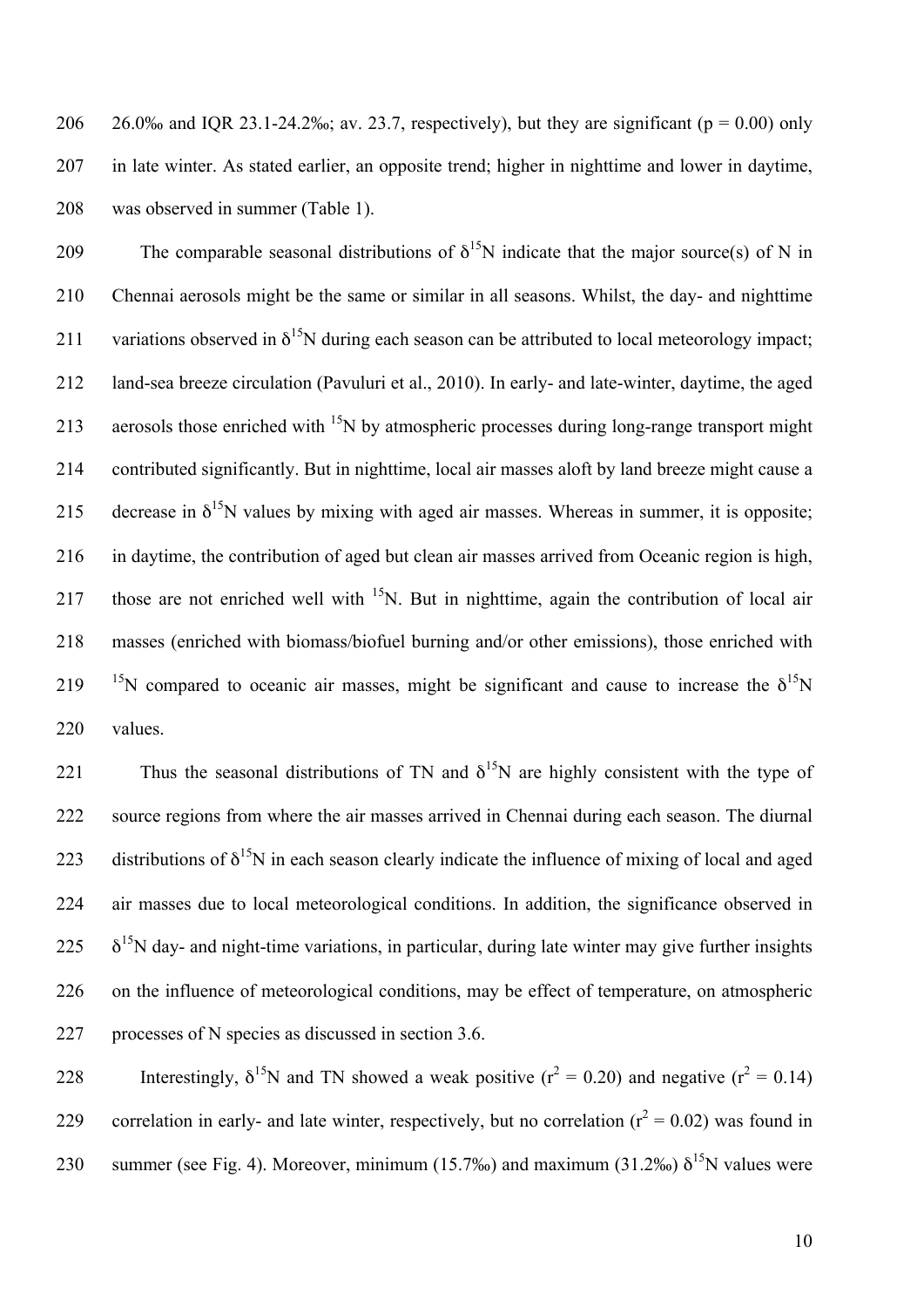231 observed only when TN loading was <1 μg m<sup>-3</sup> (Fig. 1). These results suggest that  $\delta^{15}N$ 232 depends mainly on type of source(s) and atmospheric processes (Freyer, 1978; Moore, 1977) 233 but not on atmospheric loading of aerosol N. In Chennai aerosols,  $NH_4^+$  is the a major 234 component of TN as discussed in section 3.6, atmospheric concentrations of  $NH_4^+$  are 235 associated with the  $\delta^{15}N$  ratios of aerosol N. It is likely that the source of N species and their 236 exchange reactions between gas  $(NH_3)$  and particle  $(NH_4^+)$  may play an important role in 237 controlling the  $\delta^{15}$ N ratios in atmospheric aerosol N.

238

# *3.4. Comparison of* δ *<sup>15</sup>* 239 *N ratios in Chennai aerosols with those from mid-latitudes*

240 Table 2 presents the ranges and/or average of  $\delta^{15}N$  ratios observed in Chennai aerosols, 241 together with those reported previously for atmospheric aerosols from mid-latitudes and 242 Brazil. Whilst,  $\delta^{15}N$  ratios reported for the particles emitted from point sources, located in 243 mid-latitudes, and a laboratory study of biomass burning as well as those observed in cow-244 dung samples collected from Chennai are depicted in Fig. 5. The particles collected from 245 different kinds of animal barnyards were greatly enriched in <sup>15</sup>N with the  $\delta^{15}N$  ratios ranging 246 from 10‰ to 21.0‰ (Fig. 5). The particles emitted during the controlled burning of biomass 247 were also enriched in <sup>15</sup>N, with variations of  $\delta^{15}N$  between 2.0‰ and 22.7‰ for different C<sub>3</sub> 248 and C4 plant species (Fig. 5). In contrast, the particles emitted from the combustion of fossil 249 fuels such as unleaded gasoline, diesel, fuel oil and coal showed a depletion in <sup>15</sup>N with  $\delta^{15}N$ 250 ratios between -19.4‰ and +5.4‰. However, the  $\delta^{15}N$  of particles emitted from natural gas 251 combustion ranges from  $+3.0$  to  $+15.4%$  (Fig. 5).

252 The aerosols from Piracicaba and the Amazon Basin, Brazil, showed  $\delta^{15}N$  values ranging 253 from 8.3‰ to 18.7‰ (Table 2), where a significant contribution from biomass ( $C_3$  and  $C_4$ ) 254 plants) burning was expected (Martinelli et al., 2002). In other urban locations where fossil 255 fuel combustion was expected as a dominant source,  $\delta^{15}N$  ranged from -15‰ to +15.9‰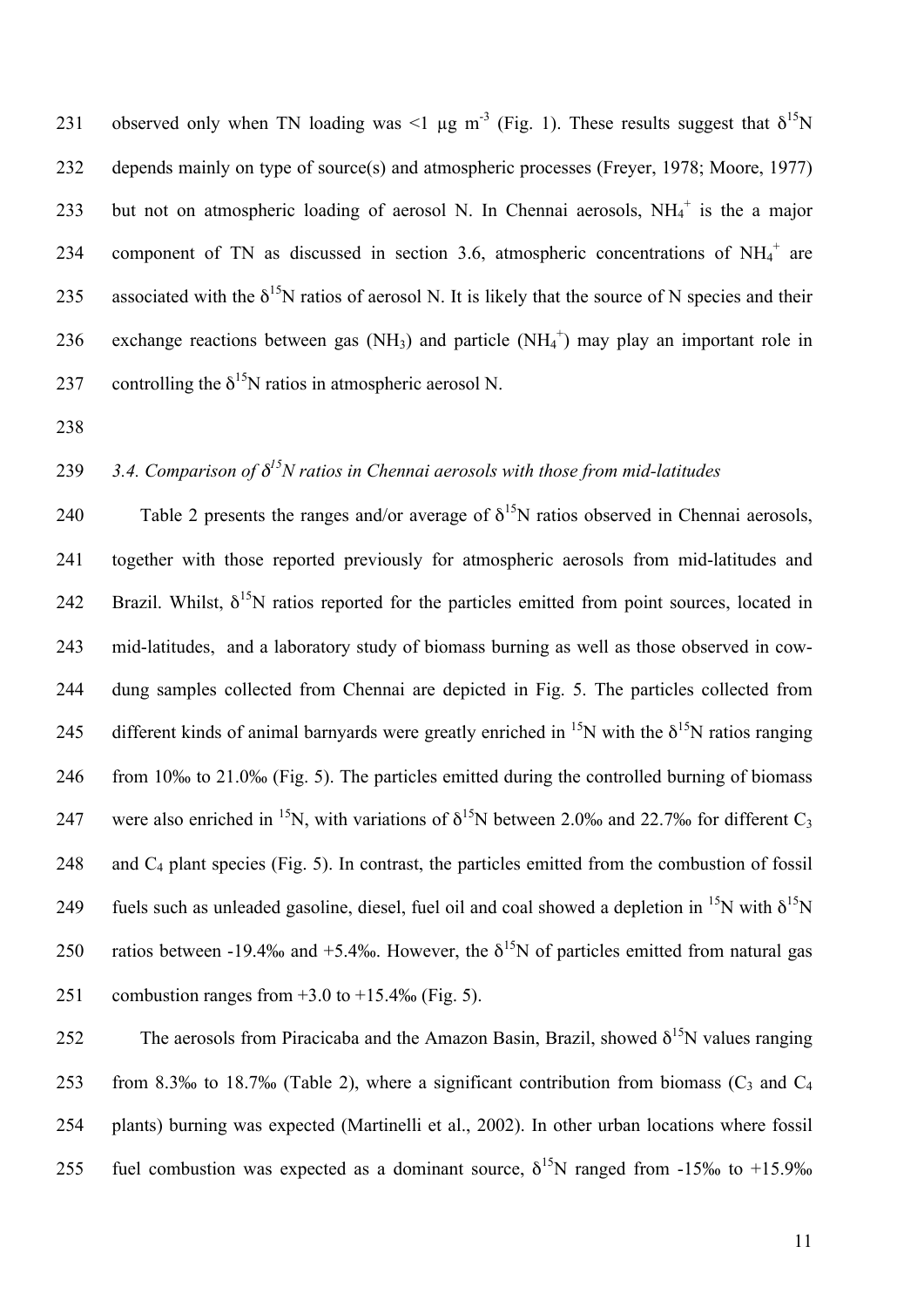(Table 2). In contrast, recent measurements of aerosols in Jeju Island, Korea, showed a 257 significant enrichment in <sup>15</sup>N with  $\delta^{15}N$  values of 6.8‰ to 26.9‰ (Table 2), and attributed to significant atmospheric processing of N species, mainly emitted from China, during long-259 range transport (Kundu et al., 2009, submitted). As we expected,  $\delta^{15}N$  values in Chennai aerosols are higher (av. 23.9‰) than those (-15.0‰ to 15.9‰) (Table 2) reported for urban locations from mid-latitudes where fossil fuel combustion was expected as a dominant source (Kelly et al., 2005; Widory, 2007; Yeatman et al., 2001a). But the lower ends observed in early winter (18.0‰) and summer (15.7‰) in Chennai aerosols are comparable to those (8.3- 18.7‰) (Table 2) reported from Brazil where a significant contribution from biomass burning was expected (Martinelli et al., 2002).

266 Interestingly, the average values of  $\delta^{15}$ N in all three seasons (24.1‰, 24.8‰, and 23.3‰) are comparable to those reported for point sources including particles emitted from animal 268 barnyards (range 10.0-21.0‰) and biomass burning (different  $C_3$  and  $C_4$  plant species) (2.0- 22.7‰) (Fig. 5), although a few samples from Chennai showed higher ratios (max. 31.2‰). 270 Further, the comparison of  $\delta^{15}N$  in Chennai aerosols with those reported for the particles emitted from animal barnyards is consistent, although temperature conditions are different, as 272 seen from  $\delta^{15}N$  found in cow-dung samples collected in Chennai (Fig. 5). In contrast, even 273 the lowest  $\delta^{15}N$  (15.7 ‰) observed in Chennai aerosols is higher than those (-19.4‰ to +15.4‰) for the particles emitted from the combustion of fossil fuels such as unleaded gasoline, diesel, fuel oil and coal, including natural gas (Fig. 5). These comparisons, together with air mass trajectories, clearly suggest that animal excreta and bio-fuel/biomass burning are two major sources of atmospheric N species in the South and Southeast Asian region.

 *3.5. TN content and N isotopic composition of cow-dung cake and comparison to Chennai aerosols*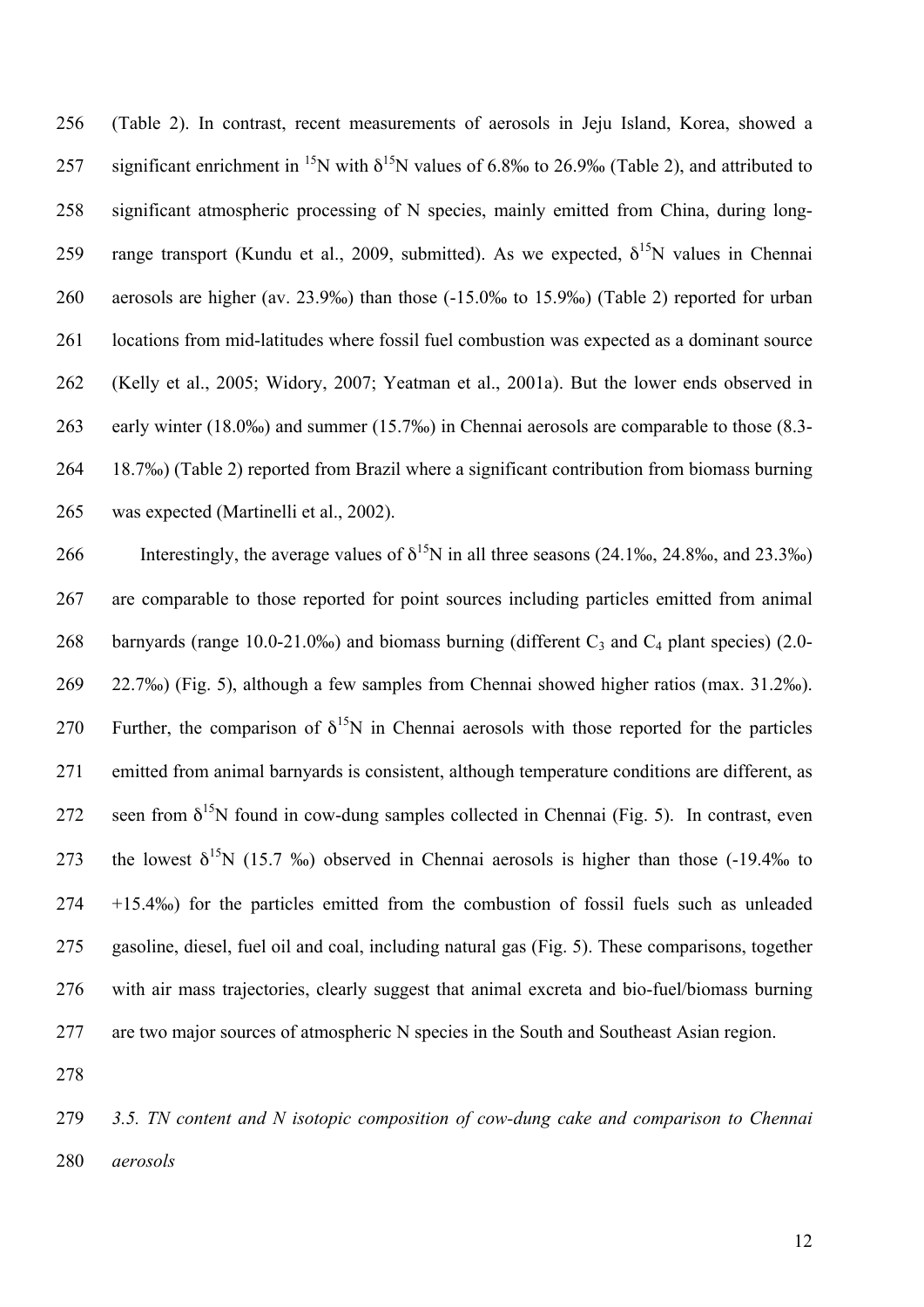As noted before, the use of bio-fuel (in particular dung cake) for cooking energy is very common in South and Southeast Asia, which may add a significant amount of N to the 283 atmosphere. In order to confirm this idea, we measured the  $\delta^{15}N$  in three cow-dung samples 284 collected in Chennai. Their TN contents ranged from 1.1-2.2% and their  $\delta^{15}N$  ratios were 13.4-15.5‰. The dung cake sample collected from the commercial vendor showed lower  $\delta^{15}$ N (13.4‰) than that collected on the roadside (15.5‰). Another dung sample collected directly from a cow barnyard showed a medium (14.1‰), although it showed lower TN content (1.1 %) than in dung cake (1.5 %). These results suggest that the cow-dung is highly 289 enriched in <sup>15</sup>N, probably due to microbial processes in the animal guts. The highest  $\delta^{15}N$  value detected in the roadside sample may suggest that emission of NH3 occurs during microbial degradation of the nitrogen compounds of cow dung in the environment, which can 292 cause higher  $\delta^{15}$ N ratios in the remaining cow dung.

293 The  $\delta^{15}$ N values found in cow-dung samples (av. 14.3‰) are comparable to the lower limit obtained in the Chennai aerosols (Table 1). However, as evidenced from a laboratory study of biomass burning (Turekian et al., 1998), particles emitted from combustion could be 296 enriched with the heavier isotope  $(^{15}N)$  compared to that of the source substance due to the partitioning between gas and particles, which may occur between emitted gaseous nitrogen (e.g., NH3) and particulate organic-nitrogen compounds. Turekian et al. (1998) reported an 299 average  $\delta^{15}$ N increase of 6.6‰ (range, -1.3‰ to 13.1‰) for aerosol particles collected during the laboratory burning of plant leaves compared to the source vegetation. Hence if we assume 301 that the  $\delta^{15}N$  in particles emitted from the combustion of dung-cake may be enriched in  $^{15}N$  by ~7‰ during combustion, then the resulting  $\delta^{15}N$  (approximately 22‰) will become nearer 303 to the average values of  $\delta^{15}N$  (23.9‰) that we found in the Chennai aerosols.

 In fact, the spatial distribution of dung-cake consumption and livestock emission (e.g. CH4) are higher in Gangetic plains followed by southern India and southeast costal belt of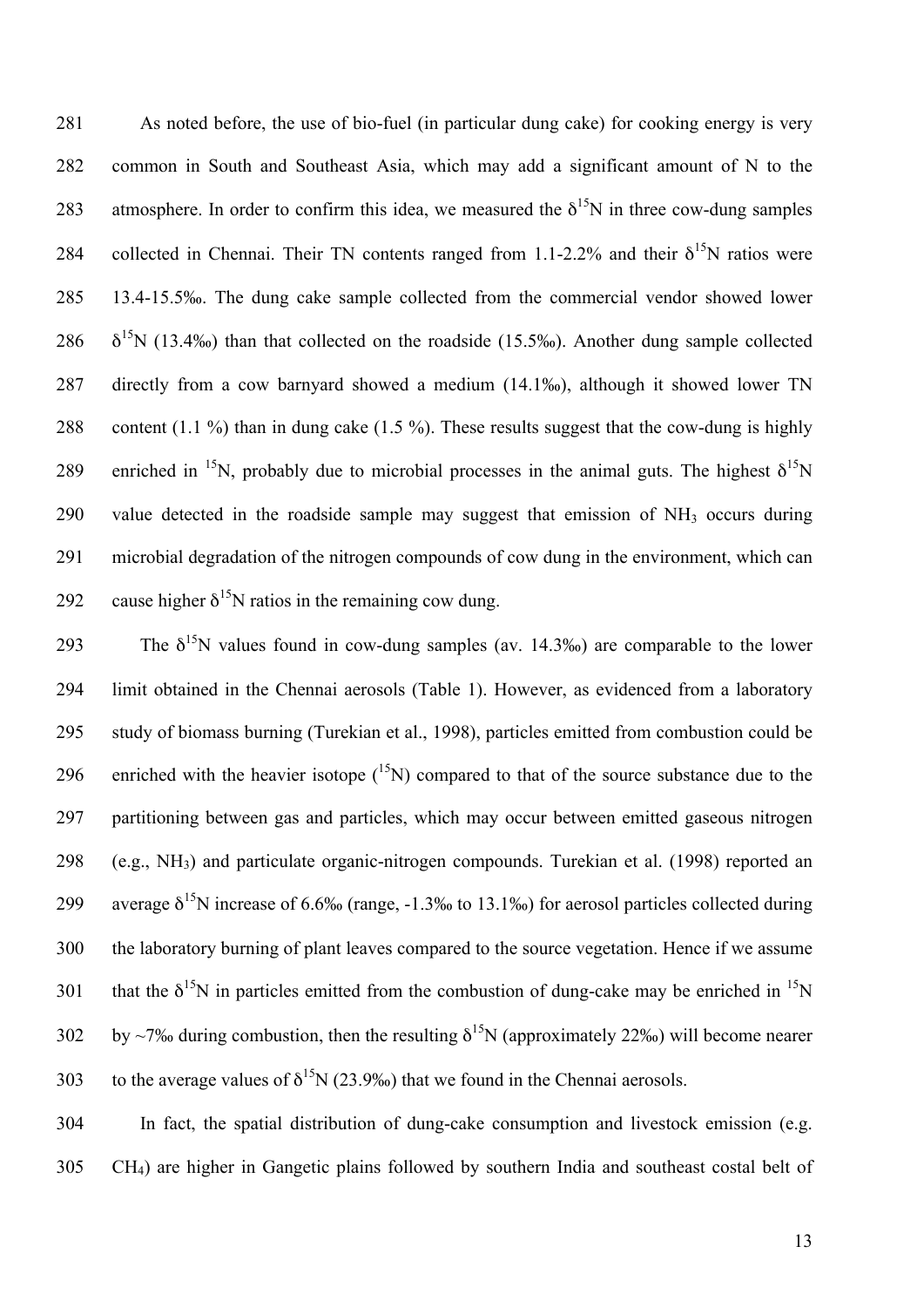306 India (Garg et al., 2001; Reddy and Venkataraman, 2002). Interestingly, the expected  $δ<sup>15</sup>N$  (ca. 22‰) in the particles emitted from dung-cake combustion is very close to the average  $\delta^{15}$ N found in Chennai aerosols in summer (23.3‰) followed by early- (24.1‰) and late- winter (24.8‰), and the observed closure is highly consistent with strength of N species emission of source region from where the air masses were arrived in Chennai during each 311 season (Fig. 2). Further a little enrichment of  $15N$  in early- and late winter probably due to significant contribution of biomass burning emissions and/or atmospheric processing of N species during long-range transport.

# *3.6. Contributions of N species to TN, sources and interpretation of plausible atmospheric processes responsible for <sup>15</sup> N enrichment in tropical Indian aerosols*

317 The statistical summary of inorganic  $(NH_4^+$ -N plus  $NO_3$ -N) and organic (TN minus Inorg-N) N for day- and night-time in winter and summer was given in Table 1. Interestingly, the Org-N was observed only during winter but not in summer, and the average Org-N in 320 early-  $(0.36\pm0.14 \text{ µg m}^{-3})$  and late-winter  $(0.31\pm0.12 \text{ µg m}^{-3})$  are comparable. As stated earlier, during early- and late-winter, air masses were come from the South and Southeast Asian region where biomass burning, including forest fires, are higher (Streets et al., 2003). During summer, the air masses were come from the oceanic region passing over southern part of Indian subcontinent where the consumption of biofuel, in particular cow-dung, is higher (Reddy and Venkataraman, 2002). These results indicate that Org-N might contribute from biomass burning emissions but not from cow-dung combustion, and could have influenced 327 the  $\delta^{15}$ N of TN in Chennai aerosols during winter.

328 Further it is clear from linear regression plot drawn between  $NH_4^+$ -N and TN and NO<sub>3</sub>-N 329 and TN that  $NH_4^+$  is the main nitrogen species (78% of TN) in Chennai aerosols, whereas 330 NO<sub>3</sub> contributes only 6% of TN (see Fig. 6). Oenema and Tamminga (2005) estimated that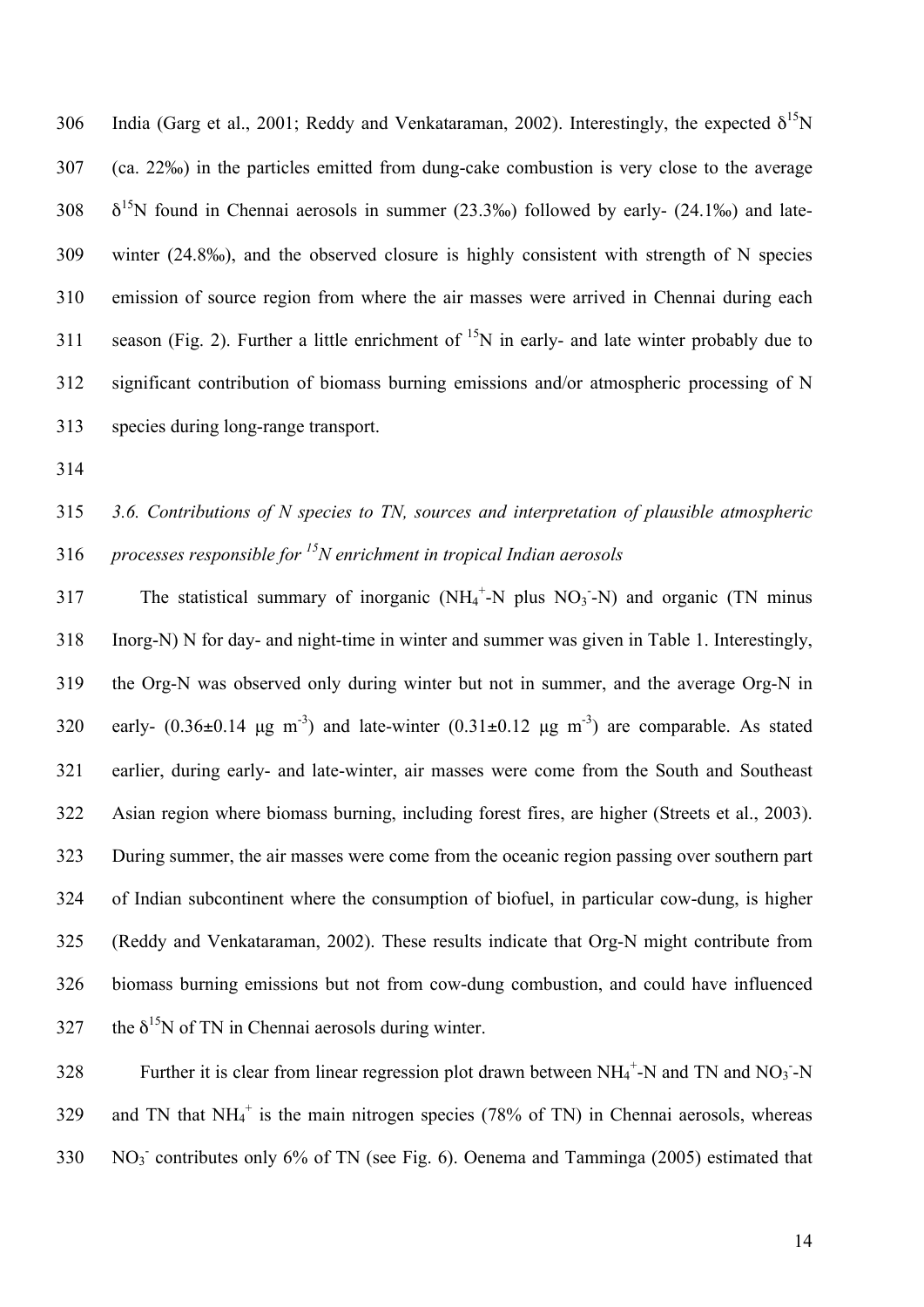331 contributions of NH<sub>4</sub><sup>+</sup> and NO<sub>x</sub> emissions from animal manure to global N are 40-60% and 332 0-10%, respectively. Hence, the higher contribution of  $NH_4^+$  to TN may be associated with a  $333$  significant emission of NH<sub>3</sub> to the atmosphere from animal barnyards, dung-cake combustion 334 and biomass burning. Of course, the NH<sub>3</sub> emitted from sewage and landfills (Sutton et al., 335 2000) might have also contributed at minor level because the sewage spreading into water 336 streams and dumping of municipal solid waste into open landfills is higher in India (Jha et al., 337 2008).

338 The emitted NH<sub>3</sub> may be less enriched with <sup>15</sup>N (Turekian et al., 1998) and should react 339 with acids in the air to form aerosol particles, probably  $(NH_4)_2SO_4$  (Ottley and Harrison, 340 1992). The reaction of NH<sub>3</sub> with H<sub>2</sub>SO<sub>4</sub> is unidirectional (kinetic) at the onset, favoring 341 lighter isotope  $({}^{14}N)$  in particles, but stoichiometric equilibrium is attained in several minutes 342 (ca. 6 min), in which  $NH_3-NH_4$ <sup>+</sup> exchange (equilibrium) reaction occurs (Heaton et al., 1997). 343 Under equilibrium conditions,  $NH_4^+$  stabilizes rapidly with  $\delta^{15}N$  values being higher than that 344 of NH<sub>3</sub>, where the isotopic enrichment factor ( $\epsilon_{NH4-NH3}$ ) was estimated to be +33‰ (Heaton 345 et al., 1997). Hayasaka et al. (2004) also observed higher  $\delta^{15}N$  values of aerosol NH<sub>4</sub><sup>+</sup> (av. 346  $+22.1\%$ ) than that of gaseous NH<sub>3</sub> (av. -8.3‰) in the atmosphere at the Maki monitoring 347 station, Niigata, Japan.

348 In fact, Chennai aerosols are rich in  $SO_4^{2}$  (av. 6.9  $\mu$ g m<sup>-3</sup>, n=49), and average molar ratios 349 of  $SO_4^2$ <sup>2</sup>/ NH<sub>4</sub><sup>+</sup> were found to be 1.3, 0.7 and 0.6 in early- and late-winter and summer, 350 respectively. The enrichment of <sup>15</sup>N in TN was found to correlate positively with  $SO_4^2$ , 351 although it is weak in early-  $(r^2 = 0.31)$  and late winter (see Fig. 7a) and negligible in summer 352  $(r^2 = 0.04)$ . As discussed in Heaton et al. (1997), enrichment of <sup>15</sup>N may be enhanced when 353 NH<sub>3</sub> is in stoichiometric equilibrium with  $(NH_4)_2SO_4$ . However, the lesser  $SO_4^2$ <sup>-/</sup> NH<sub>4</sub><sup>+</sup> molar 354 ratios and weak/negligible correlation between  ${}^{15}N$  of TN and  $SO_4{}^{2-}$  suggest that an 355 enrichment of <sup>15</sup>N in aerosols in the stoichiometric equilibrium for the  $NH_3-NH_4^+$  exchange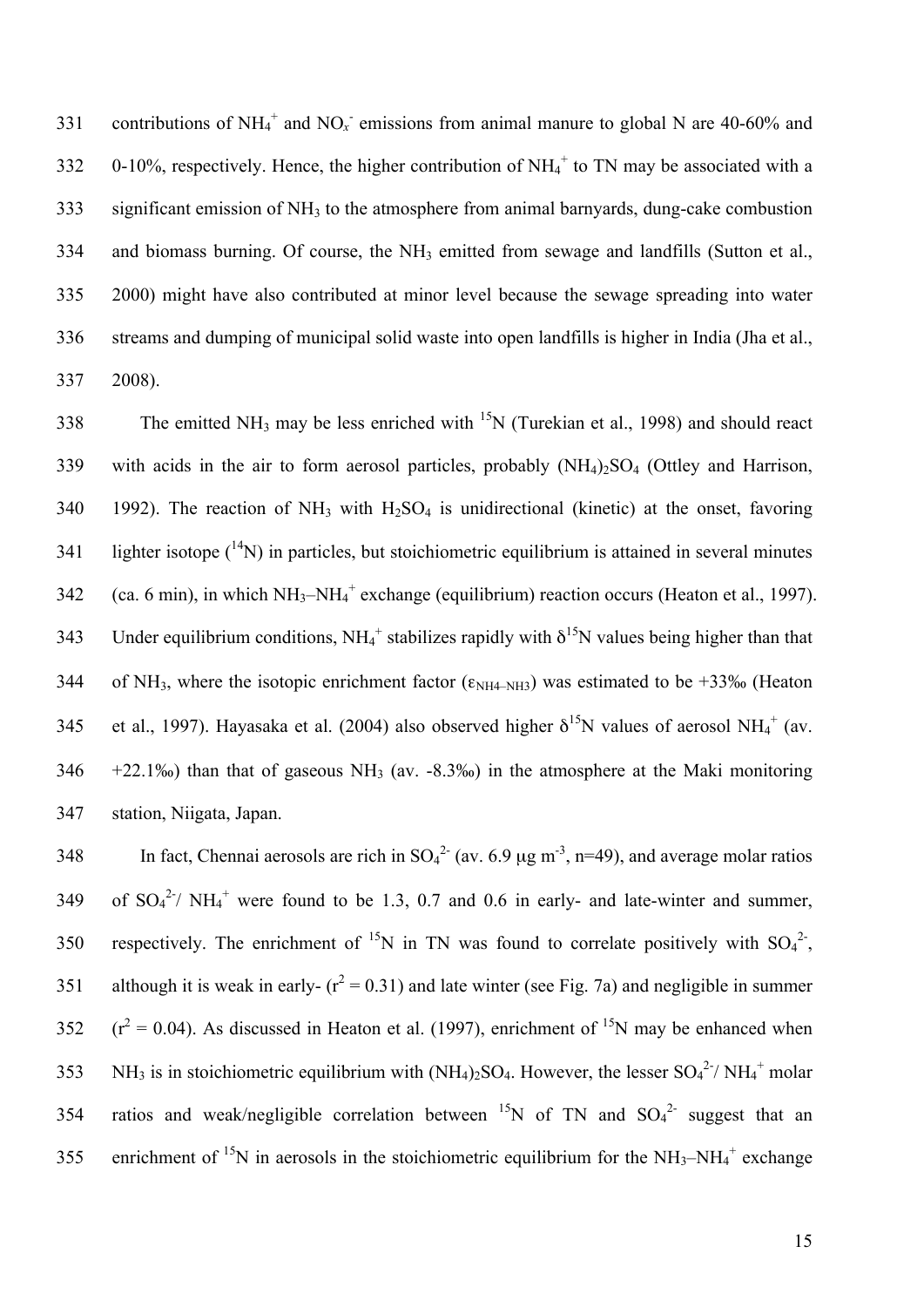356 reaction may be more efficient with  $NH_4HSO_4$  rather than  $(NH_4)_2SO_4$ . Alternatively, another acid group, i.e., organic acids, may involve with the stoichiometric equilibrium by forming RCOONH4.

 Because, sulfate aerosol become more acidic than NH4HSO4 and accumulate when the NH3 source strength is insufficient to maintain an ambient NH3 partial pressure greater than 361 the equilibrium vapor pressure of  $NH_3$  over the partially neutralized  $H_2SO_4$  droplet (Huntzicker et al., 1980). On the other hand, the organic compounds such as fatty acids are 363 known to form surface films and inhibit the neutralization of  $H_2SO_4$  aerosol by NH<sub>3</sub> (Junge 364 and Scheich, 1969), and thus suppress the stoichiometric equilibrium between  $NH_3-NH_4^+$ . In 365 fact, we found high concentrations (up to  $1440 \text{ ng m}^3$ ) of oxalic acid and other dicarboxylic acids in Chennai aerosol samples (Pavuluri et al., 2010). Our hypothesis is also corroborated 367 by seasonal variations observed in correlations between  $\delta^{15}N$  and molar ratios  $SO_4^2/NH_4^+$ and ambient temperature as discussed below.

369 First, we found that  $\delta^{15}N$  values correlate well ( $r^2 = 0.81$ ) with molar ratios of SO<sub>4</sub><sup>2</sup>/NH<sub>4</sub><sup>+</sup> 370 in late winter (see Fig. 7b), but weak ( $r^2 = 0.34$ ) in early winter and not in summer. In late winter, air masses arrived from Southeast Asian region, where biomass burning occurs more frequently than in South Asia (Streets et al., 2003). Streets et al. (2003) estimated that amounts of vegetation burned in Southeast Asia (331 Tg dry matter) are almost twice those of South Asia (178 Tg), and the subsequent emissions of NH3 in Southeast Asia (416 Gg) are also twice those of South Asia (229 Gg). Further, biomass-burning emissions (e.g., CO) are more enhanced in February to April than in January and May (Streets et al., 2003). Conversely, a larger contribution of biomass burning emissions to Chennai aerosols in late winter is further confirmed by higher concentrations of levoglucosan (an excellent biomass 379 burning tracer) in late winter (av. 0.17  $\mu$ g m<sup>-3</sup>) than early winter (av. 0.07  $\mu$ g m<sup>-3</sup>) and 380 summer (av. 0.11  $\mu$ g m<sup>-3</sup>) (Fu et al., 2009).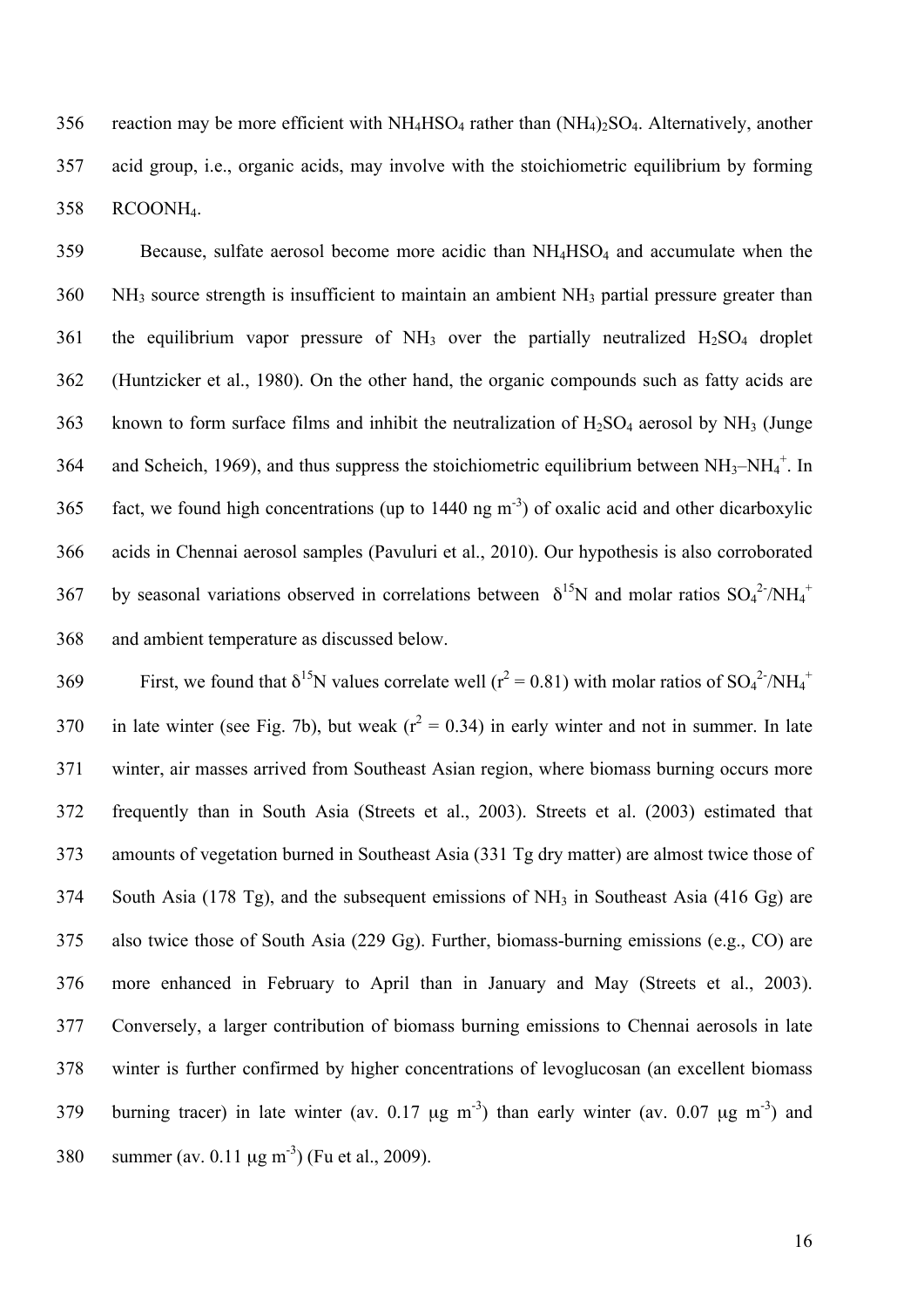Secondly, we found a good correlation between  $\delta^{15}N$  values and ambient temperature in late winter (Figure 5c) although no correlation exists between these parameters in early 383 winter and summer. This relation may suggest that the gas-to-particle  $(NH_3 \rightarrow NH_4^+)$  conversion is intensified with increasing temperature, and may reach to the equilibrium 385 quickly causing a significant enrichment of  $^{15}N$  in the particles during long-range atmospheric transport. However, the effect of ambient temperature on atmospheric processing of aerosol N may be relatively weakened when the temperatures are high in early winter (range: 16.5-32.1; av. 24.8 ºC) and summer (range: 25.3-36.1; av. 31.8 ºC) compared to late winter (range: 18.4-24.5; av. 21.2 ºC). In fact, the effective separation factors, which are 390 defined by  $({}^{15}N/{}^{14}N)$ soln/ $({}^{15}N/{}^{14}N)$ g for the ammonia-ammonium carbonate system from single stage equilibrations, were reported to be 1.015, 1.019, 1.021 and 1.022 for the temperatures of 15.6, 25.8, 35.9 and 44.3 ºC under the atmospheric pressure, respectively (Begun et al., 1956).

 Further as discussed in Utsunomiya and Wakamatsu (1996), it is known to dissociate the 395 particulate NH<sub>4</sub>NO<sub>3</sub> into its precursor gases NH<sub>3</sub> and HNO<sub>3</sub> at high atmospheric temperature, but the fate of isotopic fractionation is not known. Based on our observations, we presume 397 that <sup>15</sup>N may preferably associate with  $HNO<sub>3</sub>$  and might have also been caused depletion in  $\delta^{15}$ N of TN during high ambient temperature conditions, although the content of NO<sub>3</sub>-N is minor in Chennai aerosols as noted before.

400 It is clear from these observations that amounts of the fine particles emitted and enriched 401 with  $15N$  (Turekian et al., 1998) may be enhanced in late winter compared to two other 402 seasons. Potentially high  $\delta^{15}N$  values of organic nitrogen in Chennai aerosols could also 403 contribute to the higher ratios, although its fraction is rather minor (ca. 17% of TN). Further, 404 we believe that  $NH_3-NH_4^+$  exchange reactions are proportionally enhanced with an increase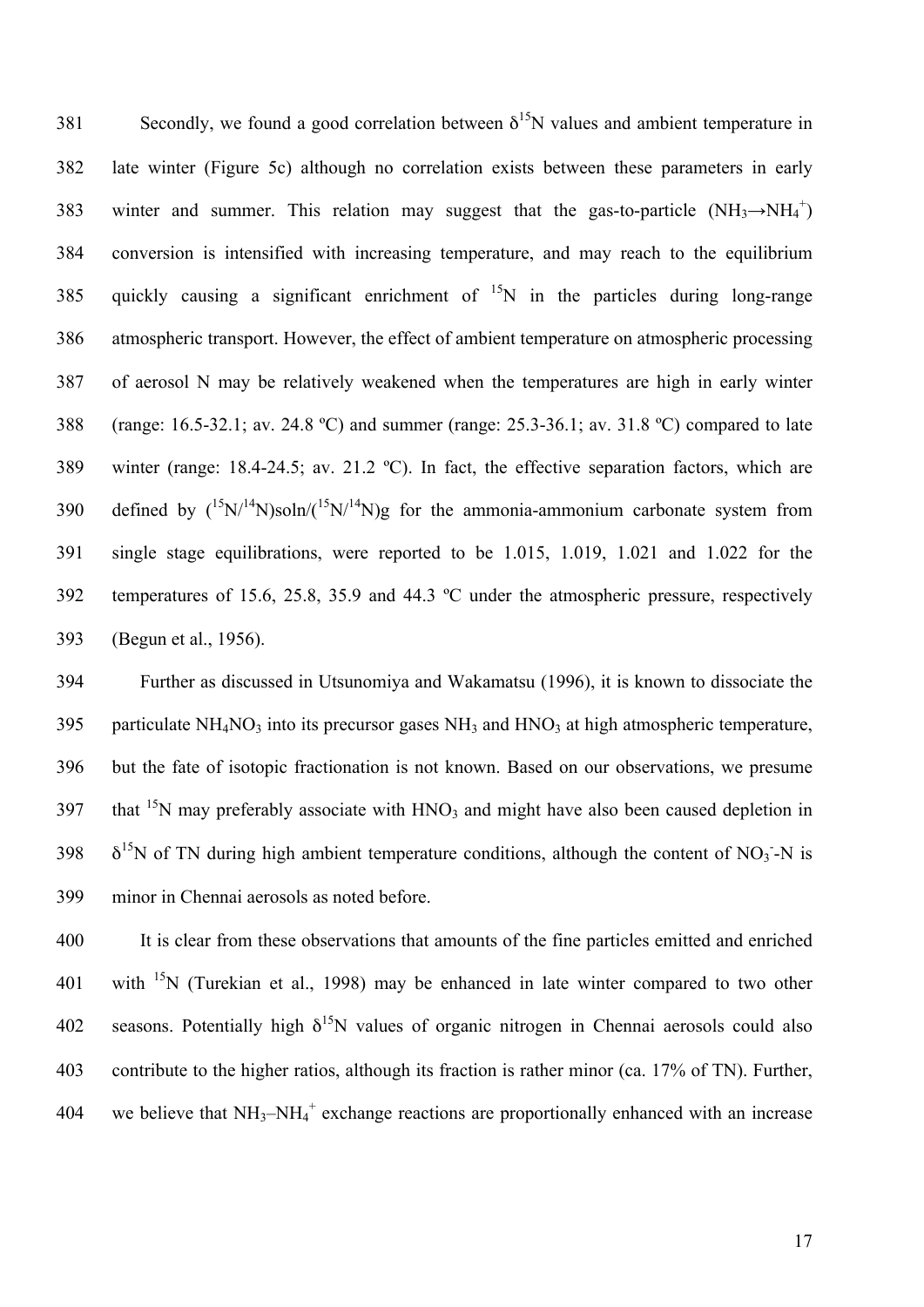405 in the temperature when ambient temperatures (i.e.,  $15{\text -}25$  °C) are moderate but such trend is 406 not effective on further increase in the temperature.

407 Thus, this study becomes a piece of evidence for the origins of aerosol N in South and 408 Southeast Asia, and also shows that availability of acid species (e.g.,  $H<sub>2</sub>SO<sub>4</sub>$ ) and the 409 emission rate of NH3 from animal barnyards, bio-fuel combustion and biomass burning play a 410 vital role in  $^{15}N$  enrichment in the atmosphere.

411 However, very high  $\delta^{15}N$  values (29.8‰ and 31.2‰) observed in May 23 day- and 412 nighttime samples, although TN was found to be only  $\leq 1$  µg m<sup>-3</sup> in both the samples, are 413 much higher than those of expected potential sources. It indicates that the contributions from 414 other anthropogenic sources such as industrial activities cannot be ignored in this region. 415 Because NH<sub>3</sub> is used as raw material for multiple products but the fate of reactive N in 416 industrial activities is unclear (Galloway et al., 2008), and also the NH3 emission from 417 fertilizer manufacturing and other industrial units is significant (Sutton et al., 2000). Recently, 418 Clarisse et al. (2009) reported elevated NH<sub>3</sub> column concentrations (up to 7 mg m<sup>-2</sup>) over 419 India by satellite observations. Hence, it is a subject of further research in future.

420 Finally, lower  $\delta^{15}N$  values observed in nighttime particularly in winter (Fig. 1) are 421 possibly caused by local NO<sub>x</sub> emissions from fossil fuel combustion whose δ<sup>15</sup>N values are 422 significantly low as described above. Local or regional emissions from bio-fuel burning may 423 contribute to lower the isotopic ratios of aerosols. In both cases, land breeze at night should 424 enhance a transport of the anthropogenic particulate nitrogen over the coastal city Chennai.

425

426 **4. Summary and Conclusion**

427 The aerosol TN contents were determined to be high (up to 3.8  $\mu$ g m<sup>-3</sup>) in the tropical 428 Indian aerosols from Chennai, but they did not show a systematic diurnal variation. We found 429 very high  $\delta^{15}N$  values in the aerosols (max. 31.2‰), which are comparable to those reported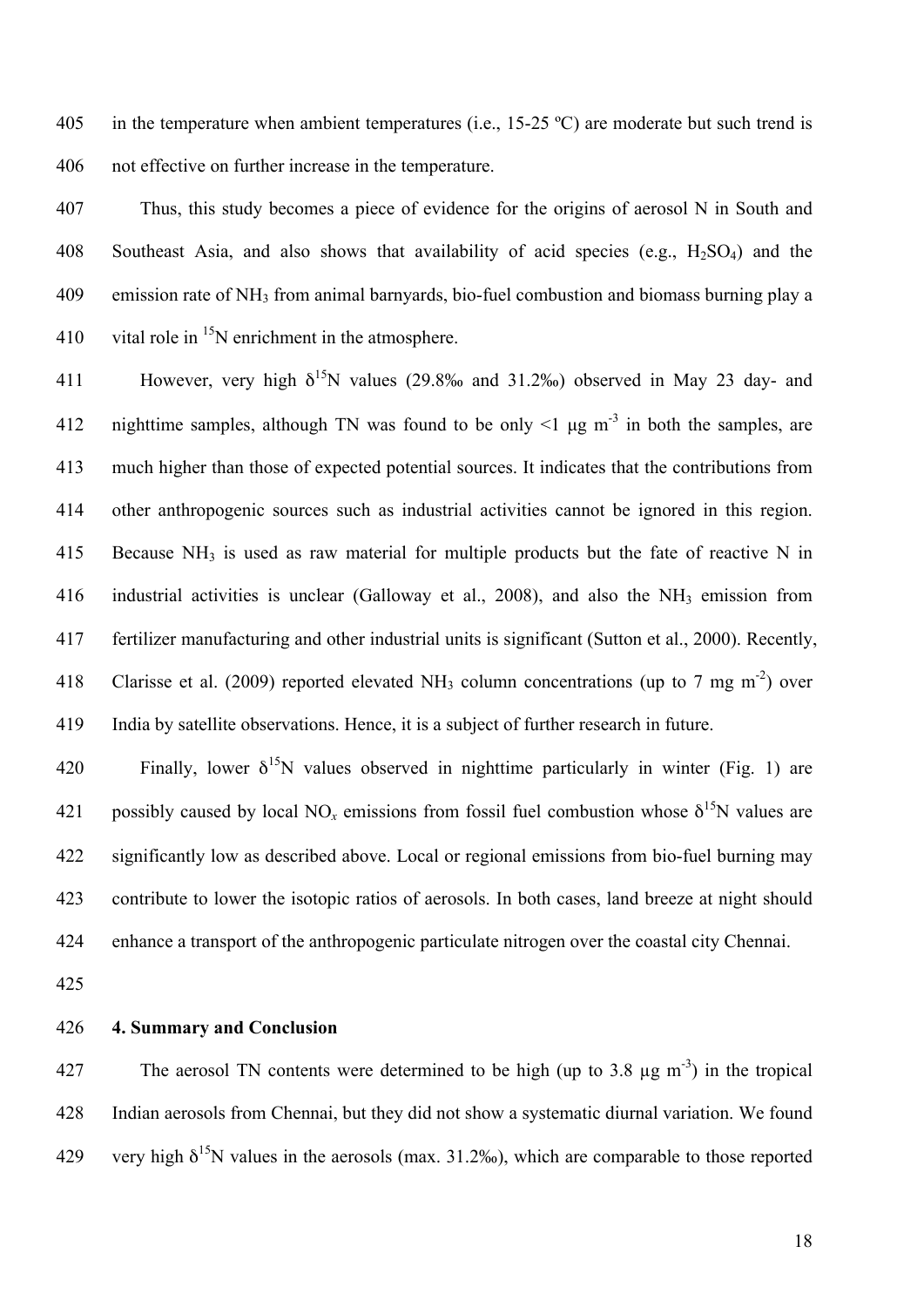430 for particles emitted from animal barnyards and biomass burning. The measured  $\delta^{15}N$  values 431 in cow-dung samples were also equivalent to the lower range of  $\delta^{15}N$  ratios of Chennai 432 aerosols. The assumed  $\delta^{15}N$  values from the combustion of dung-cake based on a laboratory 433 study conducted for vegetation burning are close to the average  $\delta^{15}N$  ratio in Chennai. We 434 also found that NH $_4^+$  is the major species (78%) of TN, which is probably produced by gas-435 to-particle conversion of NH<sub>3</sub> in the atmosphere. The equilibrium  $NH_3-NH_4^+$  exchange 436 reaction probably play the most important role in the enrichment of  $^{15}N$  in TN. Hence, we 437 conclude that animal excreta, bio-fuel and biomass burning are the important sources of 438 aerosol N in South and Southeast Asia.

439

 **Acknowledgements.** This study was in part supported by a Grant-in-Aid No. 19204055 from the Japan Society for the Promotion of Science (JSPS), and the Environment Research and Technology Development Fund (B-0903) of the Ministry of the Environment, Japan. C. M. Pavuluri appreciates the financial support of a JSPS Fellowship. We thank Rahul A. Damodar and K. Jagannathan for their help in sampling. P. M. Meyers and Y. Miyazaki are acknowledged for their critical reading and comments.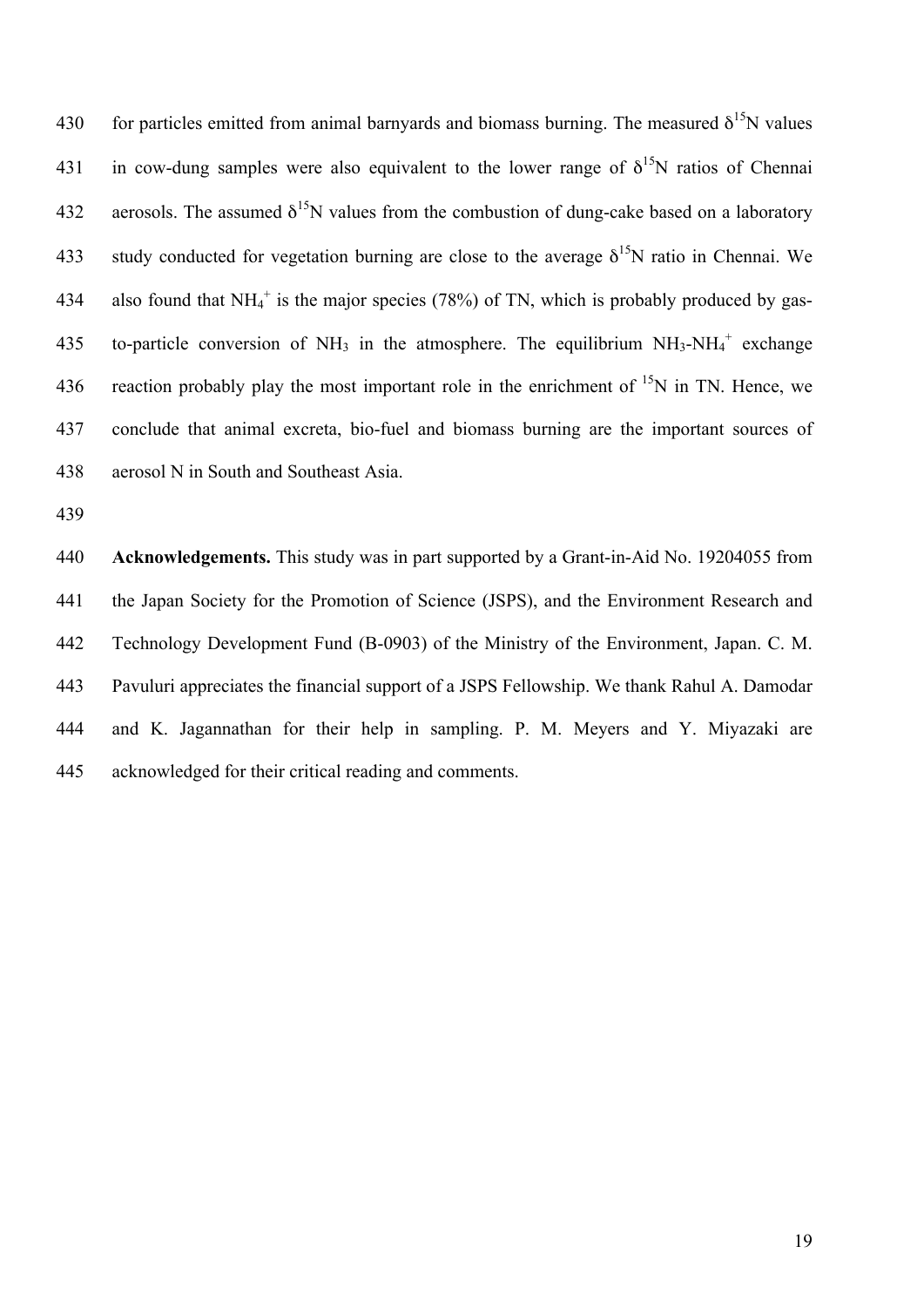#### **References**

- Bandyopadhyay, T.K., Goyal, P., Singh, M.P., 1996. Generation of methane from paddy fields and cattle in India, and its reduction at source. Atmospheric Environment 30, 2569- 2574.
- Begun, G.M., Palko, A.A., Brown, L.L., 1956. The ammonia-ammonium carbonate system for the concentration of nitrogen-15. Journal of Physical Chemistry 60, doi:10.1021/j150531013.
- Bouwman, A.F., Lee, D.S., Asman, W.A.H., Dentener, F.J., Van Der Hoek, K.W., Olivier, J.G.J., 1997. A global high-resolution emission inventory for ammonia. Global Biogeochemical Cycles 11(4), 561-587.
- Clarisse, L., Clerbaux, C., Dentener, F., Hurtmans, D., Coheur, P.-F., 2009. Global ammonia distribution derived from infrared satellite observations. Nature 2, 479-483.
- Dentener, F. et al., 2006. Nitrogen and sulfur deposition on regional and global scales: A multimodel evaluation. Global Biogeochemical Cycles 20, doi:10.1029/2005GB002672.
- Duce, R. A. et al., 2008. Impacts of atmospheric anthropogenic nitrogen on the open ocean. Science 320, 893-897.
- Freyer, H. D., 1978. Preliminary <sup>15</sup>N studies on atmospheric nitrogenous trace gases. Pageoh 116, 393-404.
- Fu, P.Q., Kawamura, K., Pavuluri, C.M., Swaminathan, T., Chen, J., 2009. Molecular characterization of urban organic aerosol in tropical India: contributions of primary emissions and secondary photooxidation. Atmospheric Chemistry and Physics 10, 2663- 2689.
- Galloway, J. N. et al., 2004. Nitrogen cycles: past, present, and future. Biogeochemistry 70, 153-226.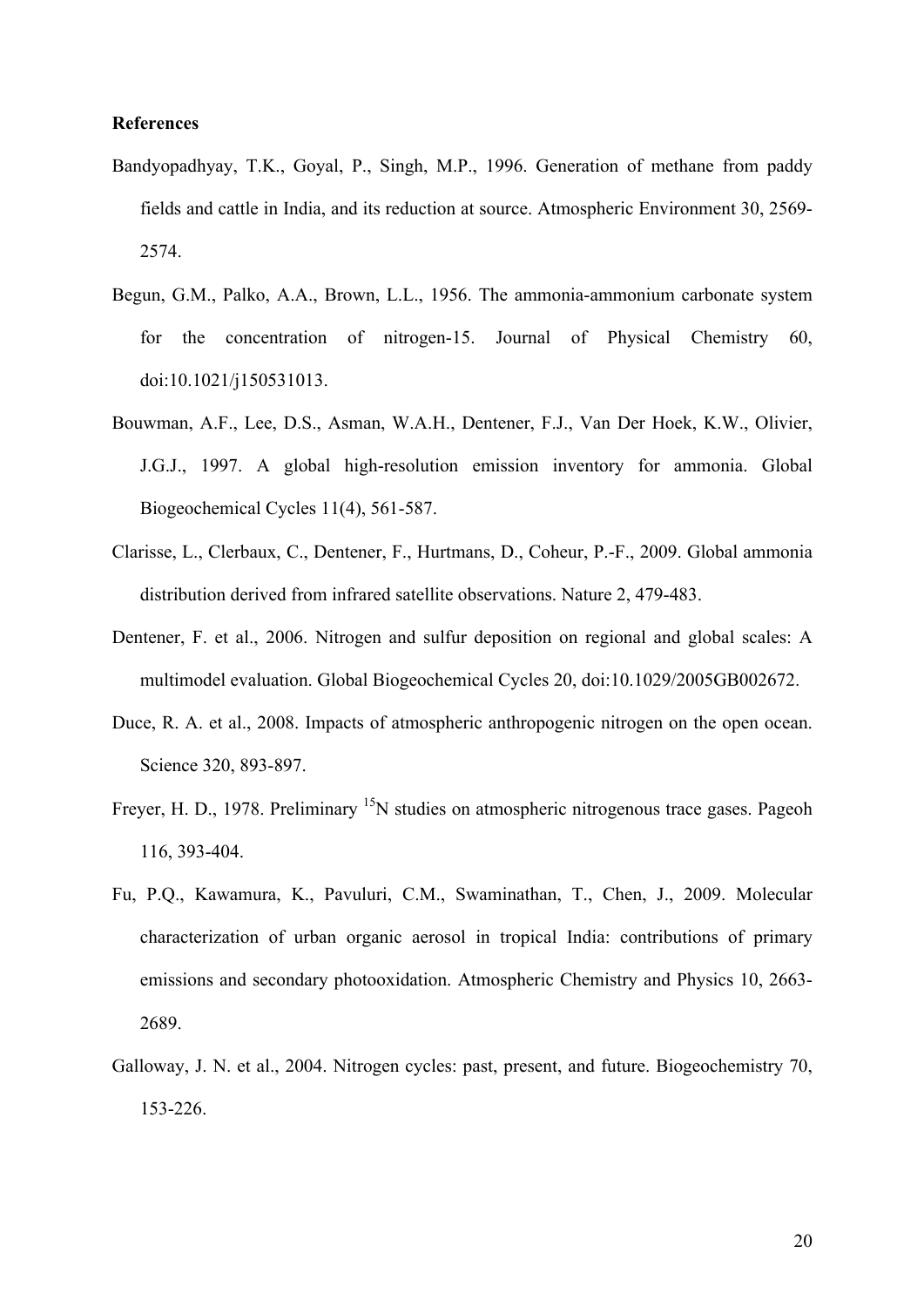- Galloway, J.N., Townsend, A.R., Erisman, J.W., Bekunda, M., Cai, Z., Freney, J.R., Martinelli, L.A., Seitzinger, S.P., Sutton, M.A., 2008. Transformation of the nitrogen cycle: Recent trends, questions, and potential solutions. Science 320, 889-892.
- Garg, A., Bhattacharya, S., Shukla, P.R., Dadhwal, V.K., 2001. Regional and sectoral assessment of greenhouse gas emissions in India. Atmospheric Environment 35, 2679- 2695.
- Hayasaka, H., Fukuzaki, N., Kondo, S., Ishizuka, T., Totsuka, T., 2004. Nitrogen isotopic ratios of gaseous ammonia and ammonium aerosols in the atmosphere. Journal of Japan Society for Atmospheric Environment 39, 272-279.
- Heald, C.L., Jacob, D.J., Palmer, P.I., Evans, M.J., Sachse, G.W., Singh, H.B., Blake, D.R., 2003. Biomass burning emission inventory with daily resolution: Application to aircraft observations of Asian outflow. Journal of Geophysical Research 108, doi:10.1029/2002JD003082.
- Heaton, T.H.E., Spiro, B., Roberston, S.M.C., 1997. Potential canopy influences on the isotopic composition of nitrogen and sulphur in atmospheric deposition. Oecologia 109, 600-607.
- Huntzicker, J. J., Cary, R. A., Ling, C.-S., 1980. Neutralization of sulfuric acid aerosol by ammonia. Environmental Science and Technology 14, 819-824.
- Jha, A.K., Sharma, C., Singh, N., Ramesh, R., Purvaja, R., Gupta, P.K., 2008. Greenhouse gas emissions from municipal solid waste management in Indian mega-cities: a case study of Chennai landfill sites. Chemosphere 71, 750-758.
- Junge, C., Scheich, G., 1969. Studien zur bestimmung des sauregehaltes von aerosolteilchen. Atmospheric Environment 3, 423-441.
- Kawamura, K., Kobayashi, M., Tsubonuma, N., Mochida, M., Watanabe, T., Lee, M., 2004. Organic and inorganic compositions of marine aerosols from East Asia: Seasonal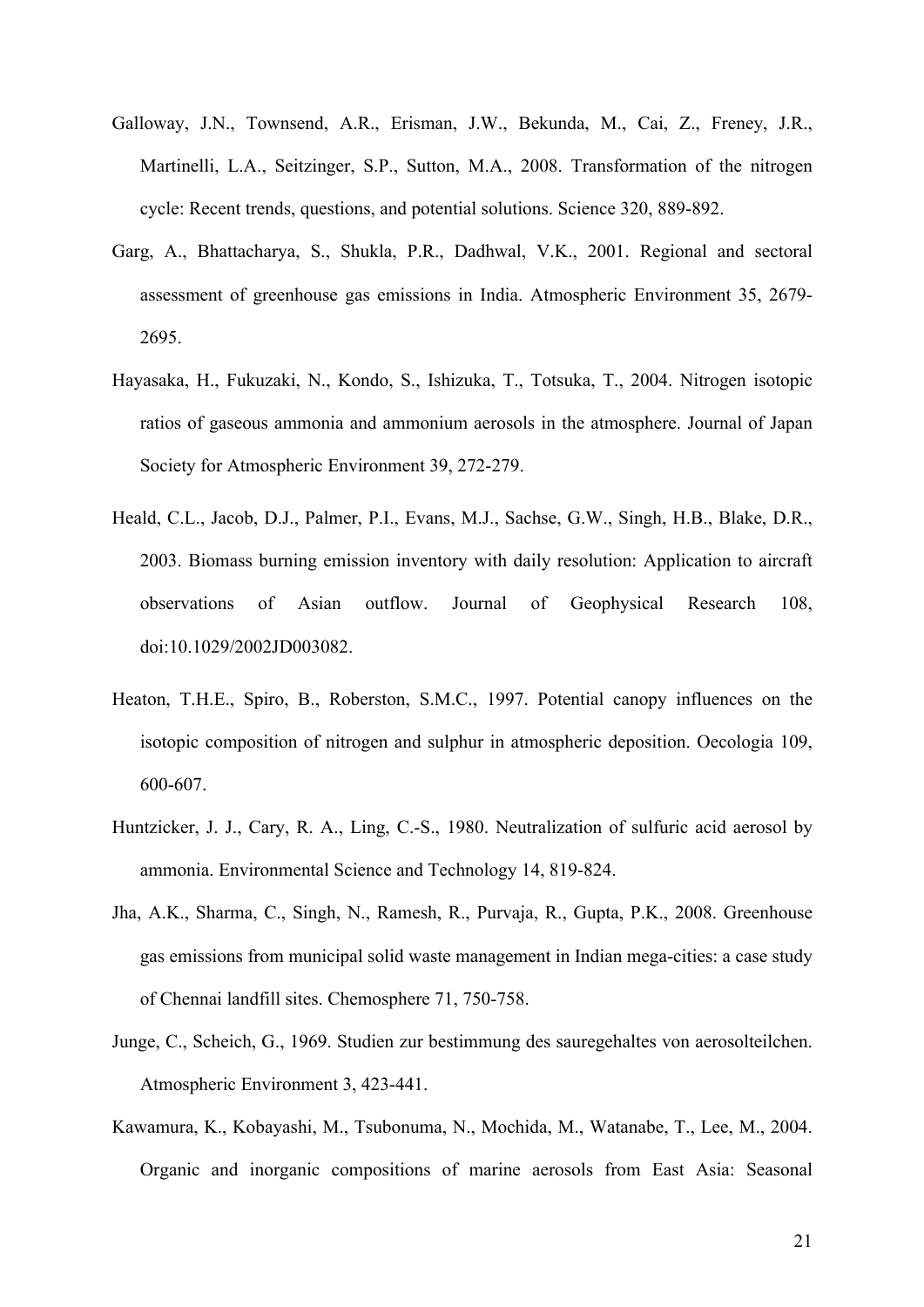variations of water-soluble dicarboxylic acids, major ions, total carbon and nitrogen, and stable C and N isotopic composition. In: Hill, R.J. et al. (Eds.), Geochemical Investigations in Earth and Space Science: A Tribute to Isaac R. Kaplan. The Geochemical Society, Publication No. 9, pp. 243-265.

- Kelly, S.D., Stein, C., Jickells, T.D., 2005. Carbon and nitrogen isotopic analysis of atmospheric organic matter. Atmospheric Environment 39, 6007-6011.
- Kundu, S., Kawamura, K., Lee, M., 2009. Seasonal variation of the concentrations of nitrogenous species and their nitrogen isotopic composition in aerosols at Gosan, Jeju Island: Isotopic evidence for atmospheric processing and source changes of nitrogenous species in aerosols. Journal of Geophysical Research (submitted).
- Lee, D.S., Köhler, I., Grobler, E., Rohrer, F., Sausen, R., Gallardo-Klenner, L., Olivier, J.G.J., Dentener, F.J., Bouwman, A.F., 1997. Estimations of global NO*x* emissions and their uncertainties. Atmospheric Environment 31, 1735-1749.
- Lelieveld, J. et al., 2001. The Indian Ocean experiment: widespread air pollution from South and Southeast Asia. Science 291, 1031-1036.
- Levine, J.S., Cofer III, W.R., Cahoon Jr., D.R., Winstead, E.L., 1995. Biomass burning a driver for global change. Environmental Science and Technology 29, 120A-125A.
- Martinelli, L.A., Camargo, P.B., Lara, L.B.L.S., Victoria, R.L., Artaxo, P., 2002. Stable carbon and nitrogen isotopic composition of bulk aerosol particles in a C4 plant landscape of southeast Brazil. Atmospheric Environment 36, 2427-2432.
- Misselbrook, T.H., Webb, J., Chadwick, D.R., Ellis, S., Pain, B.F., 2001. Gaseous emissions from outdoor concrete yards used by livestock. Atmospheric Environment 35, 5331-5338.
- Moore, H., 1977. The isotopic composition of ammonia, nitrogen dioxide and nitrate in the atmosphere. Atmospheric Environment 11, 1239-1243.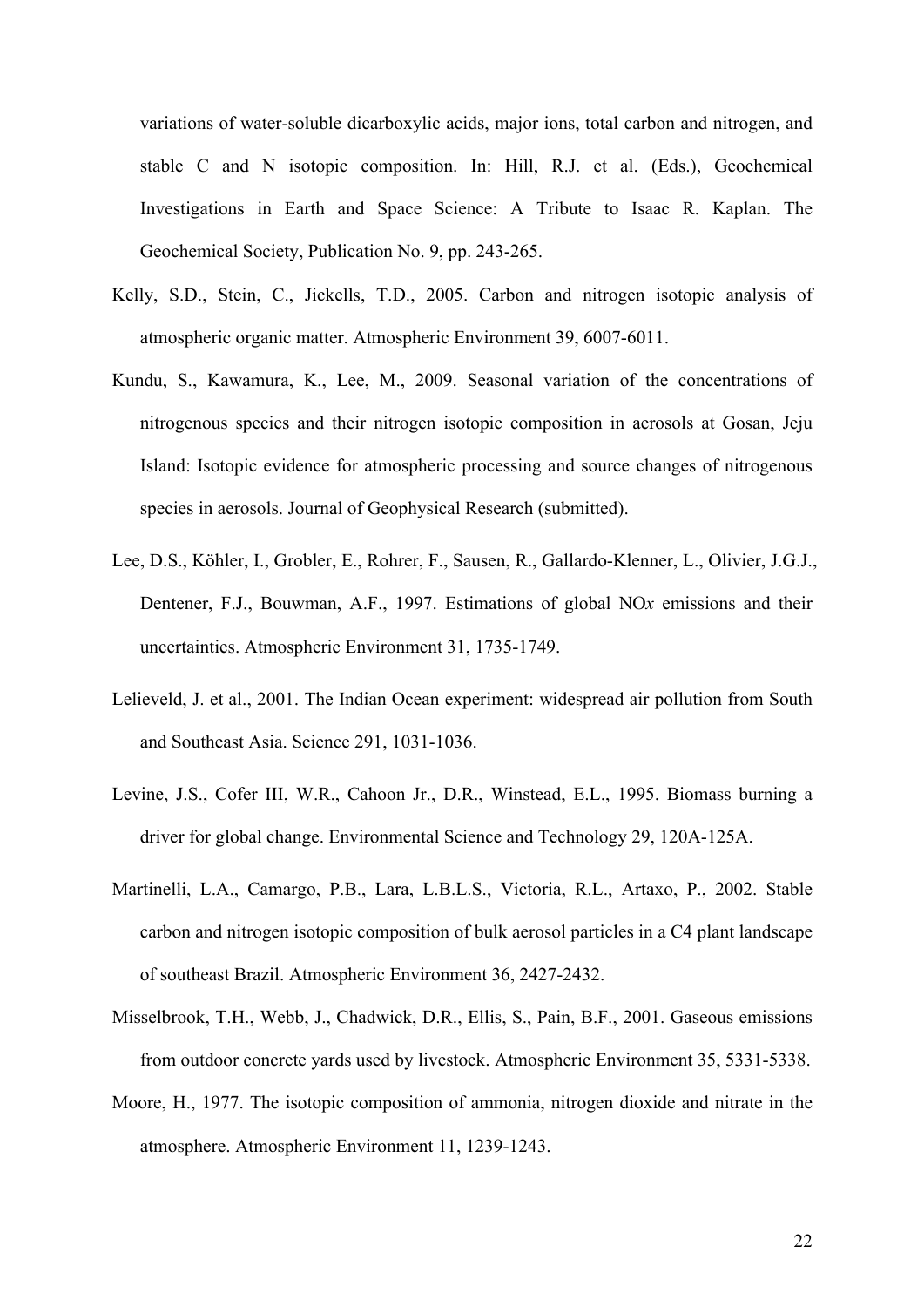- Narukawa, M., Kawamura, K., Takeuchi, N., Nakajima, T., 1999. Distribution of dicarboxylic acids and carbon isotopic compositions in aerosols from 1997 Indonesian forest fires. Geophysical Research Letters 26, 3101-3104.
- Oenema, O., 2006. Nitrogen budgets and losses in livestock systems. International Congress Series 1293, 262-271.
- Oenema, O., Tamminga, S., 2005. Nitrogen in global animal production and management options for improving nitrogen use efficiency. Science in China Series C / Life Sciences 48, 871-887.
- Olivier, J.G.J., Bouwman, A.F., Van der Hoek, K.W., Berdowski, J.J.M., 1998. Global air emission inventories for anthropogenic sources of  $NO<sub>x</sub>$ ,  $NH<sub>3</sub>$  and  $N<sub>2</sub>O$  in 1990. Environmental Pollution 102, 135-148.
- Ottley, C.J., Harrison, R.M., 1992. The spatial distribution and particle size of some inorganic nitrogen, sulphur and chlorine species over the north sea. Atmospheric Environment 26A, 1689-1699.
- Pavuluri, C.M., Kawamura, K., Swaminathan, T., 2010. Water-soluble organic carbon, dicarboxylic acids, ketoacids and  $\alpha$ -dicarbonyls in the tropical Indian aerosols. Journal of Geophysical Research, doi:10.1029/2009JD012661 (in press).
- Quinn, P.K., Charlson, R.J., Bates, T.S., 1988. Simultaneous observations of ammonia in the atmosphere and ocean. Nature 335, 336-338.
- Ravindranath, N.H., Hall, D.O., 1995. Biomass, Energy and Environment: A developing country perspective from India. Oxford University Press, New York.
- Reddy, M.S., Venkataraman, C., 2002. Inventory of aerosol and sulphur dioxide emissions from India. Part II-biomass combustion. Atmospheric Environment 36, 699-712.
- Rodhe, H., Dentener, F., Schulz, M., 2002. The global distribution of acidifying wet deposition. Environmental Science and Technology 36, 4382-4388.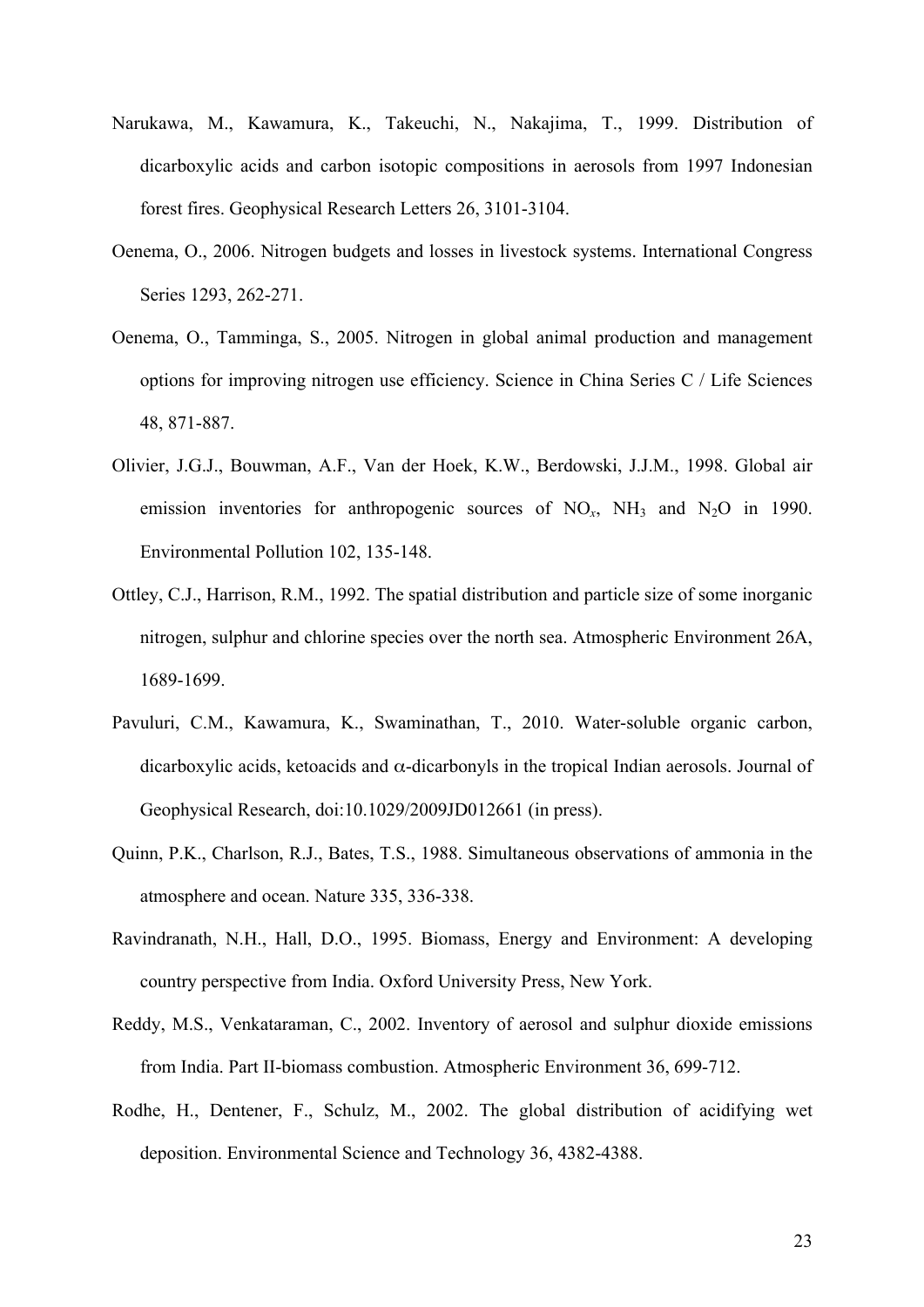- Russell, K.M., Galloway, J.N., Macko, S.A., Moody, J.L., Scudlark, J.R., 1998. Sources of nitrogen in wet deposition to the Chesapeake Bay region. Atmospheric Environment 32, 2453-2465.
- Sinha, P., Hobbs, P.V., Yokelson, R.J., Christian, T.J., Kirchstetter, T.W., Bruintjes, R., 2003. Emissions of trace gases and particles from two ships in the southern Atlantic Ocean. Atmospheric Environment 37, 2139-2148.
- Streets, D.G., Yarber, K.F., Woo, J.-H., Carmichael, G.R., 2003. Biomass burning in Asia: annual and seasonal estimates and atmospheric emissions. Global Biogeochemical Cycles 17(4), doi:10.1029/2003GB002040.
- Sutton, M.A., Dragosits, U., Tang, Y.S., Fiwler, D., 2000. Ammonia emissions from nonagricultural sources in the UK. Atmospheric Environment 34, 855-869.
- TEDDY, 1997. Teta energy directory and data year book 1997-98. Tata Energy Research Institute, Lodhi Road, New Delhi.
- Townsend, A.R. et al., 2003. Human health effects of a changing global nitrogen cycle. Frontiers in Ecology and the Environment 1, 240-246.
- Turekian, V.C., Macko, S., Swap, R.J., Garstang, M., 1998. Causes of bulk carbon and nitrogen isotopic fractionations in the products of vegetation burns: laboratory studies. Chemical Geology 152, 181-192.
- Utsunomiya, A., Wakamatsu, S., 1996. Temperature and humidity dependence on aerosol composition in the northern Kyushu, Japan. Atmospheric Environment 30, 2379-2386.
- Večeřa, Z., Mikuška, P., Smolĭk, J., Eleftheriadis, K., Bryant, C., Colbeck, I., Lazaridis, M., 2008. Shipboard measurements of nitrogen dioxide, nitrous acid, nitric acid and ozone in the Eastern Mediterranean Sea. Water Air Soil Pollution: Focus, 8, 117-125.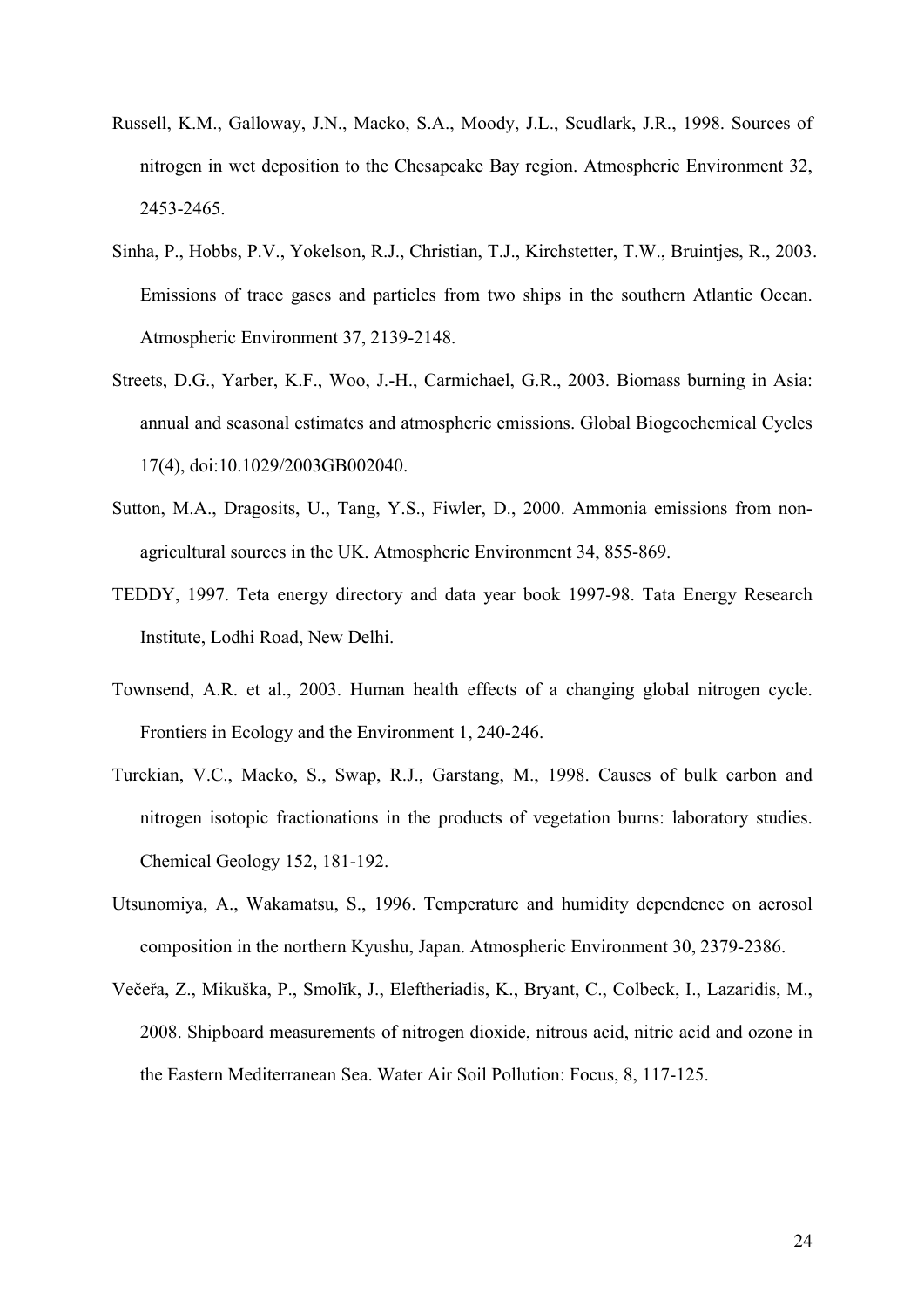- Vitousek, P.M., Aber, J.D., Howarth, R.W., Likens, G.E., Matson, P.A., Schindler, D.W., Schlesinger, W.H., Tilman, D.G., 1997. Human alteration of the global nitrogen cycle: sources and consequences. Ecological Applications 7, 737-750.
- Widory, D., 2007. Nitrogen isotopes: tracers of origin and processes affecting  $PM_{10}$  in the atmosphere of Paris. Atmospheric Environment 41, 2382-2390.
- Yamaji, K., Ohara, T., Akimoto, H., 2004. Regional-specific emission inventory for NH3, N2O, and CH4 via animal farming in South, Southeast, and East Asia. Atmospheric Environment 38, 7111-7121.
- Yeatman, S.G., Spokes, L.J., Dennis, P.F., Jickells, T.D., 2001a. Comparisons of aerosol nitrogen isotopic composition at two polluted coastal sites. Atmospheric Environment 35, 1307-1320.
- Yeatman, S.G., Spokes, L.J., Dennis, P.F., Jickells, T.D., 2001b. Can the study of nitrogen isotopic composition in size-segregated aerosol nitrate and ammonium be used to investigate atmospheric processing mechanisms?. Atmospheric Environment 35, 1337- 1345.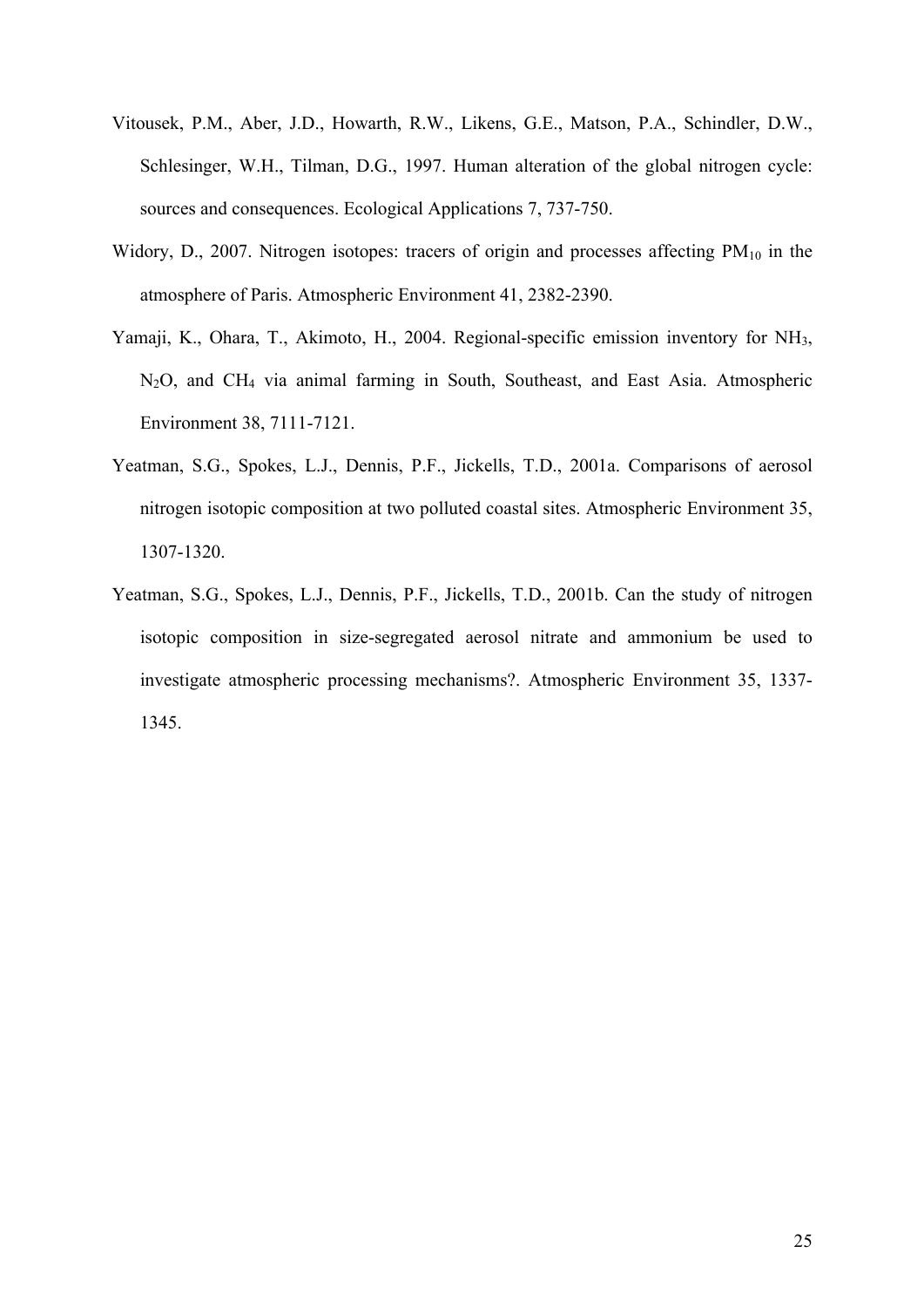Fig. 1.

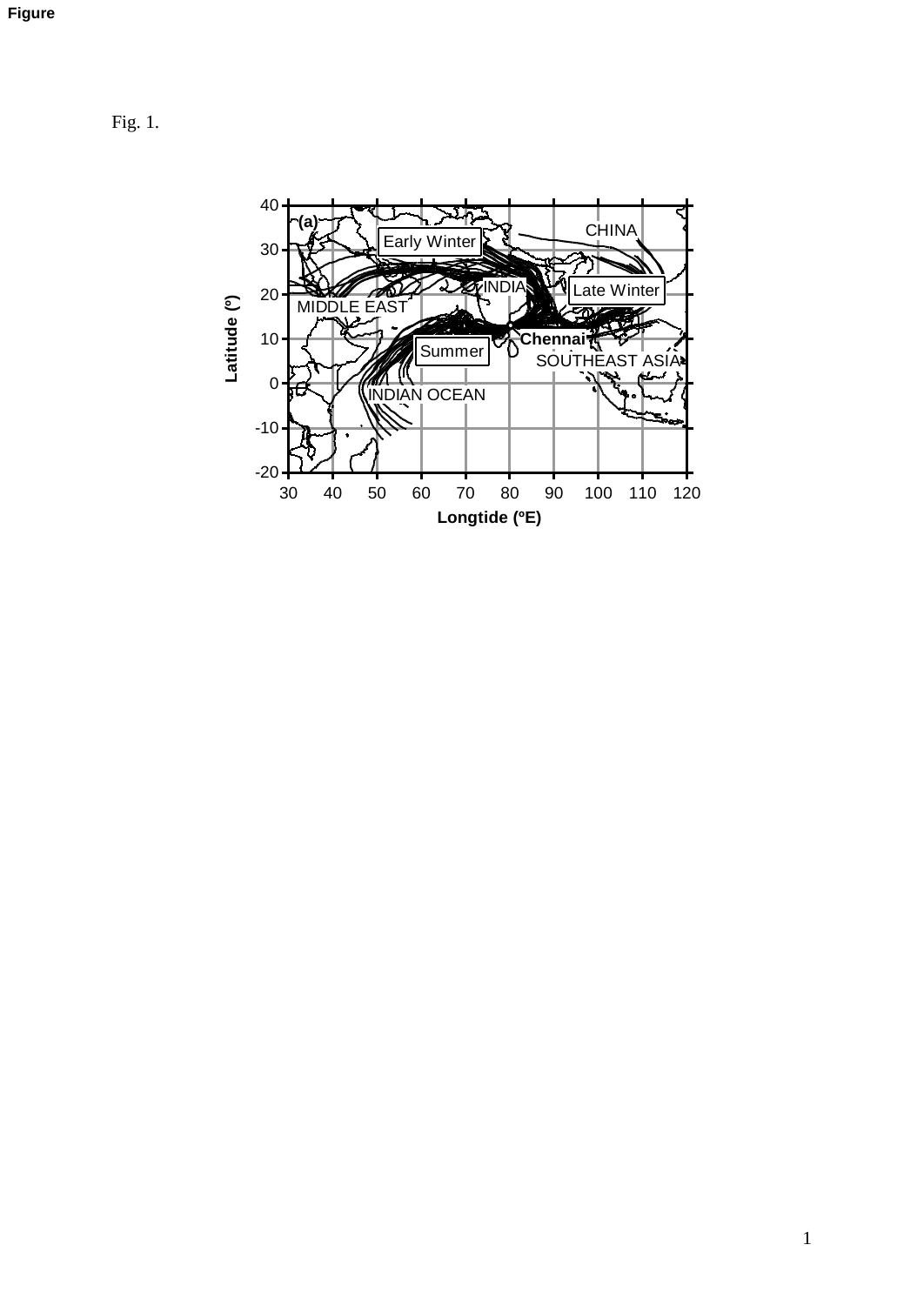



**Month/date**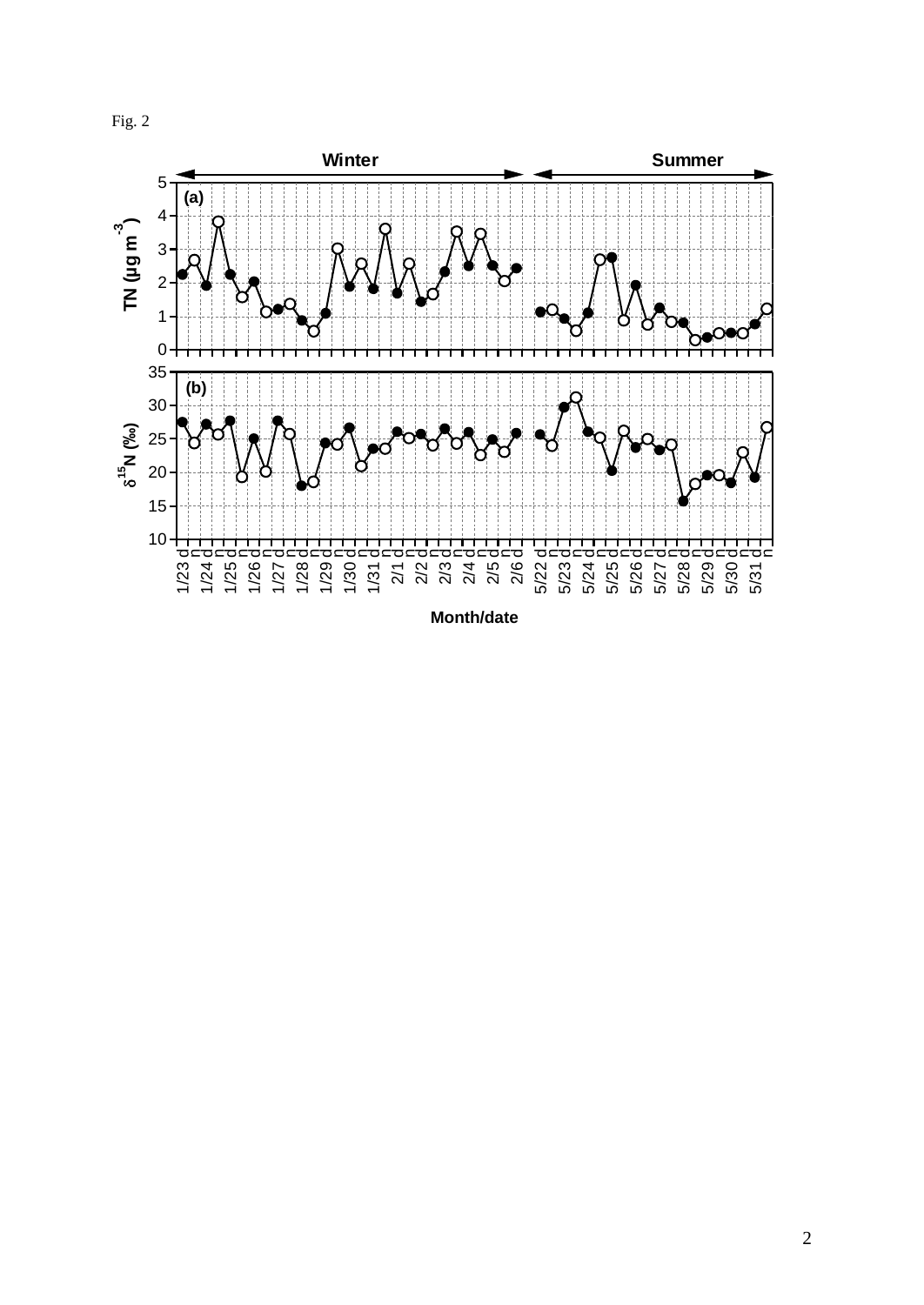Fig. 3.

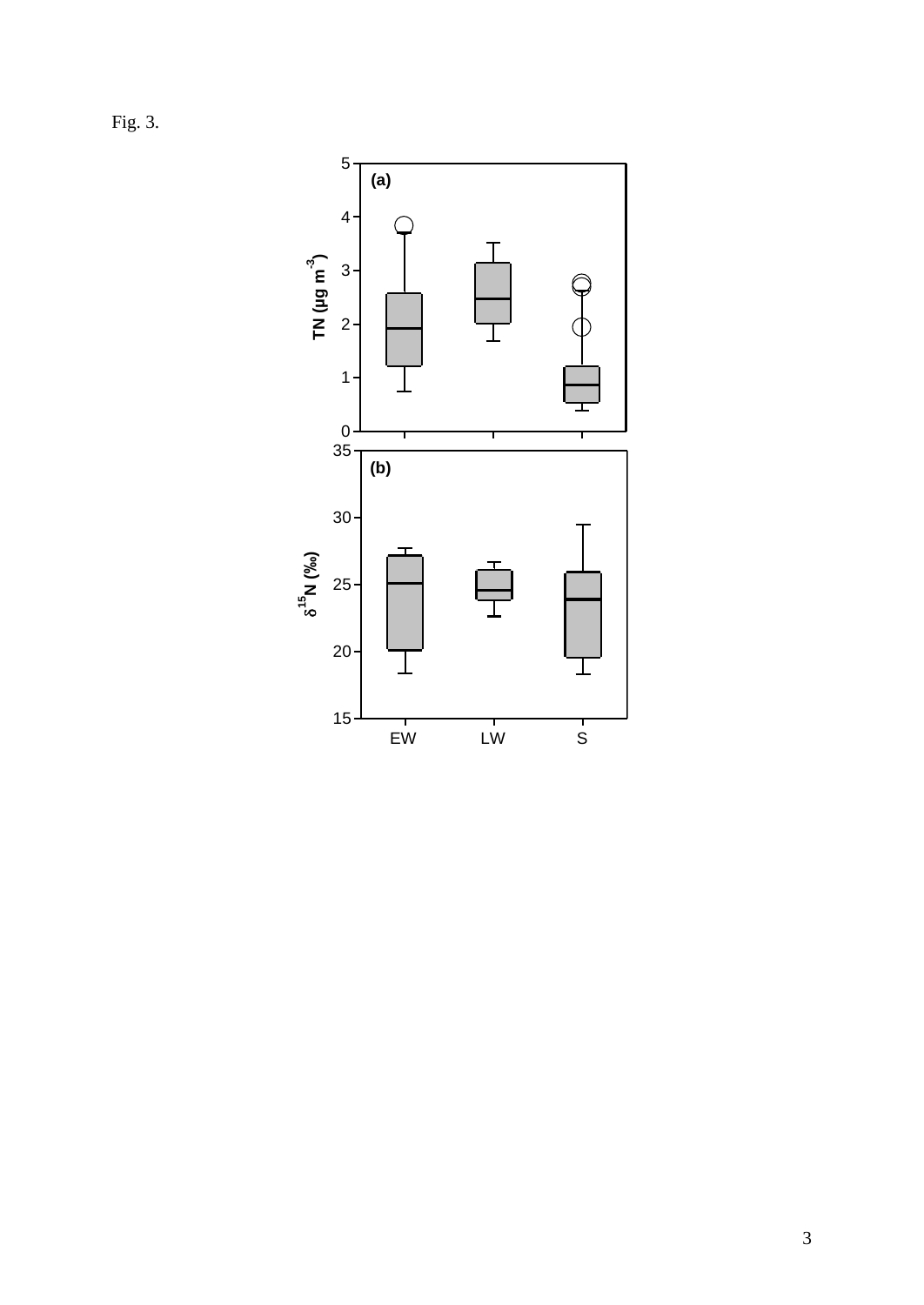

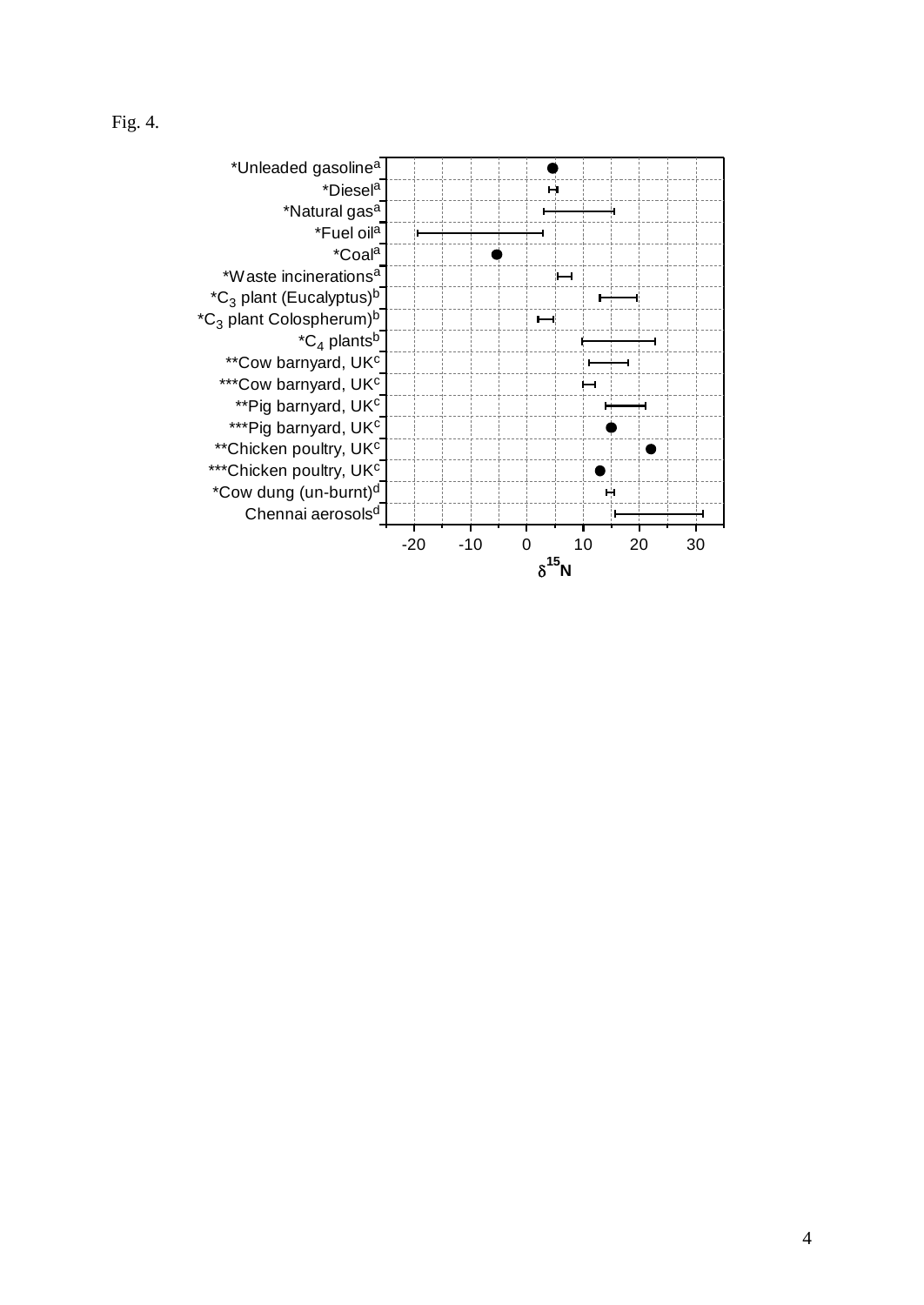Fig. 5.

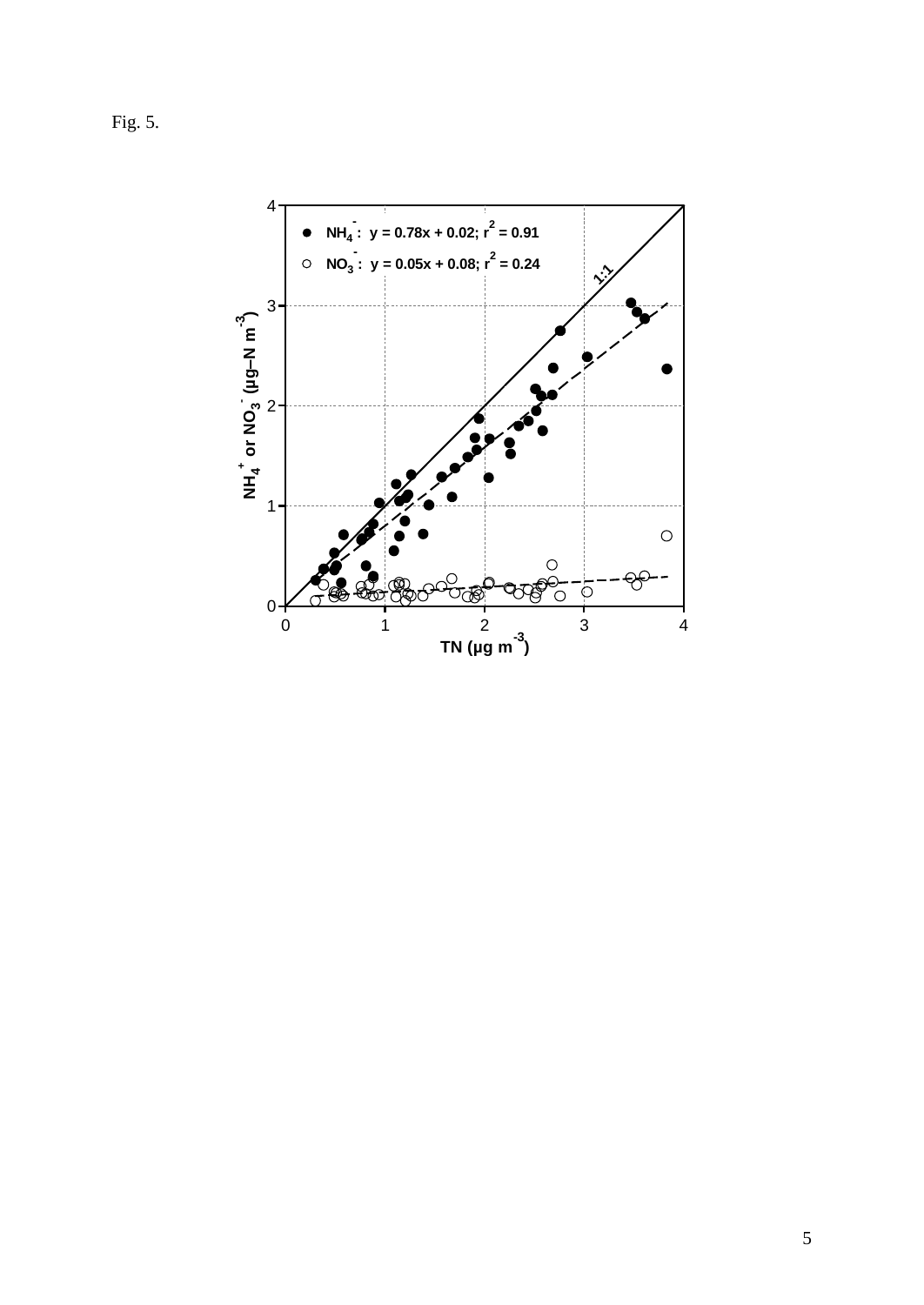

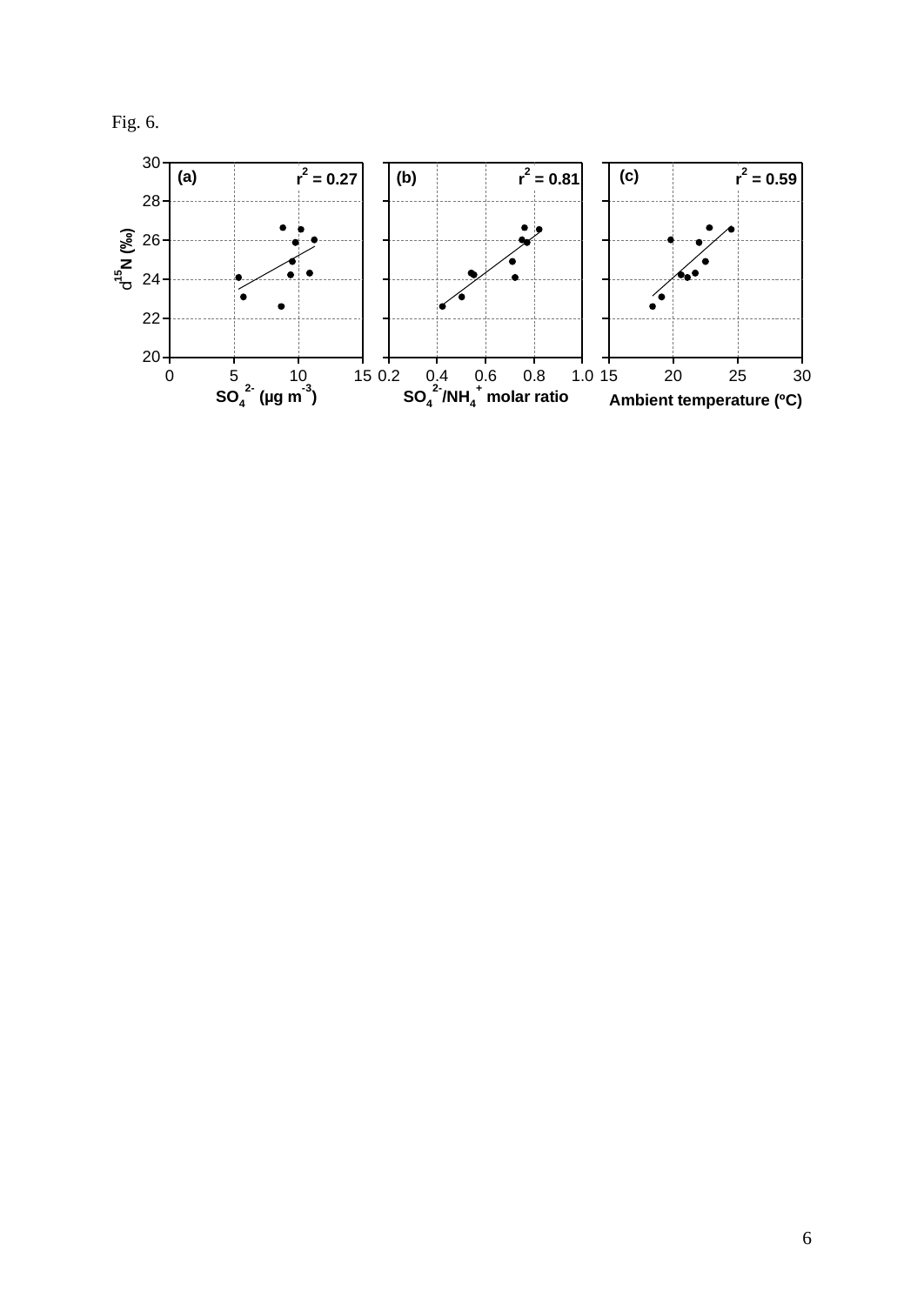#### **Figure captions**

Fig. 1. A map of South and Southeast Asia with sampling location Chennai (13.04°N; 80.17°E) on the southeast coast of India together with plots of air mass back trajectories arriving at 500 m above Chennai in winter (January 23 to February 6) and summer (May 22- 31) 2007, showing three major pathways reflecting early winter (January 23-29), late winter (January 30 to February 6) and summer (May 22-31).

Fig. 2. Temporal variations in the (a) concentration of total nitrogen (TN) and (b) its stable isotope ratios ( $\delta^{15}N$ ) in tropical Indian aerosol (PM<sub>10</sub>) samples collected on day- (d; closed circle) and night-time (n; open circle) bases in winter and summer 2007 from Chennai.

Fig. 3. Box-and-whisker plot of seasonal variations in (a) total nitrogen (TN) and (b) its stable isotope ratios ( $\delta^{15}N$ ) in tropical Indian aerosol (PM<sub>10</sub>) samples collected on day- and night-time basis in early winter, late winter and summer from Chennai. Lower and upper ends of box and the lower and upper bars show the quartiles at 25% and 75% and the whiskers at 10% and 90%, respectively, and the cross bar in the box and open circles show the median and outliers, respectively.

Fig. 4. Range or mean nitrogen isotope ratios ( $\delta^{15}N$ ) in the particles emitted from point sources in different locations over the world, including a laboratory study, and in cow-dung (source substance) and aerosol samples collected at Chennai, India. \*, \*\* and \*\*\* show form of nitrogen; TN,  $NH_4^+$  and  $NO_3^-$ , respectively. <sup>a</sup>Widory, 2007; <sup>b</sup>Turekian et al., 1998;  $\mathrm{c}$ Yeatman et al., 2001a;  $\mathrm{d}$ this study.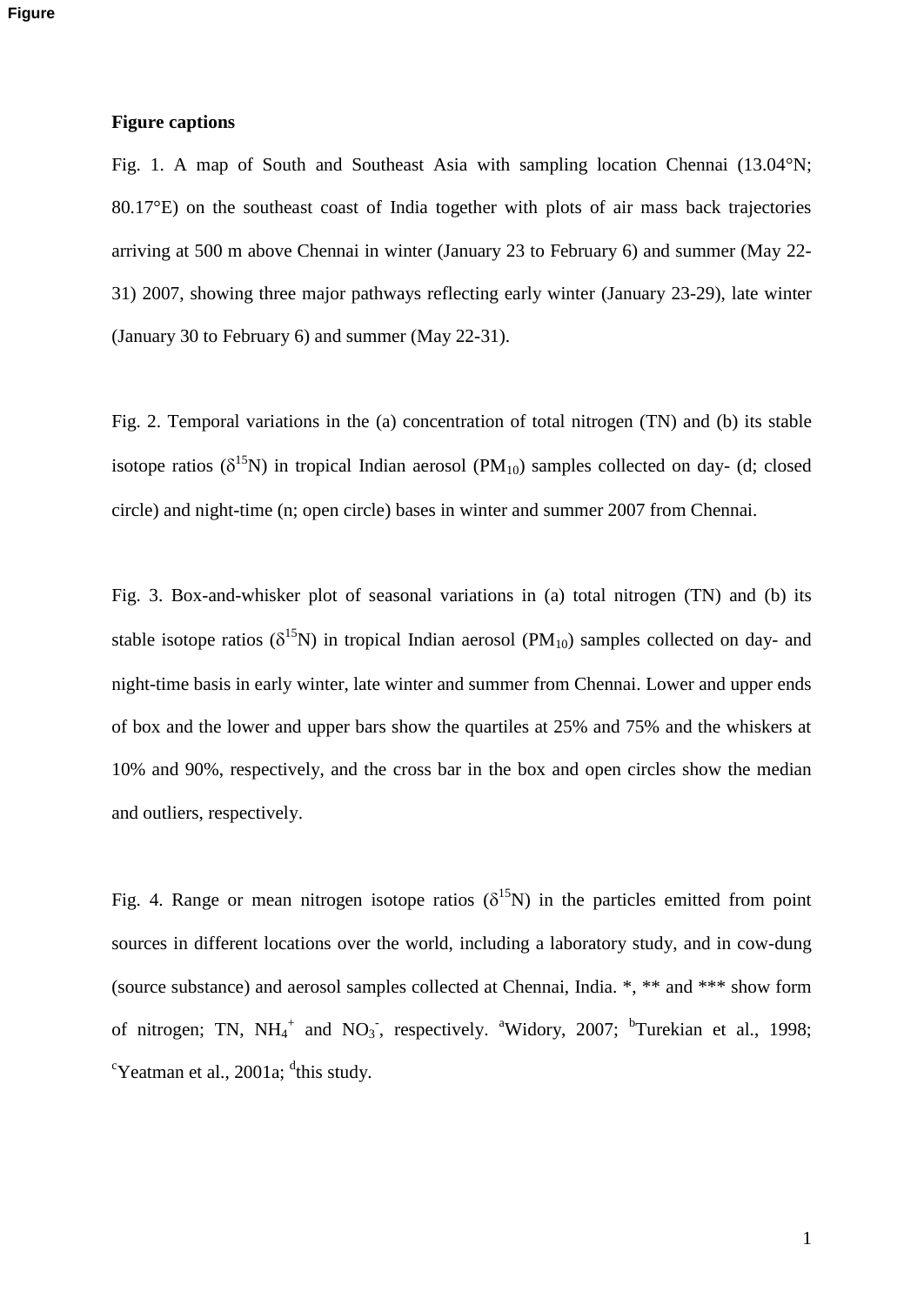Fig. 5. Linear relations of ammonium nitrogen ( $NH_4^+$ -N) and nitrate nitrogen ( $NO_3$ -N) to total aerosol nitrogen (TN) in tropical Indian aerosol  $(PM_{10})$  samples collected from Chennai on day- and night-time bases during winter and summer 2007.

Fig. 6. Correlation plots of  $\delta^{15}N$  values (‰) as a function of (a) SO<sub>4</sub><sup>2-</sup> (µg m<sup>-3</sup>), (b) molar ratios of NH<sub>4</sub><sup>+</sup> to SO<sub>4</sub><sup>2-</sup>, and (c) ambient temperature for the tropical Indian aerosol (PM<sub>10</sub>) samples collected from Chennai during late winter 2007.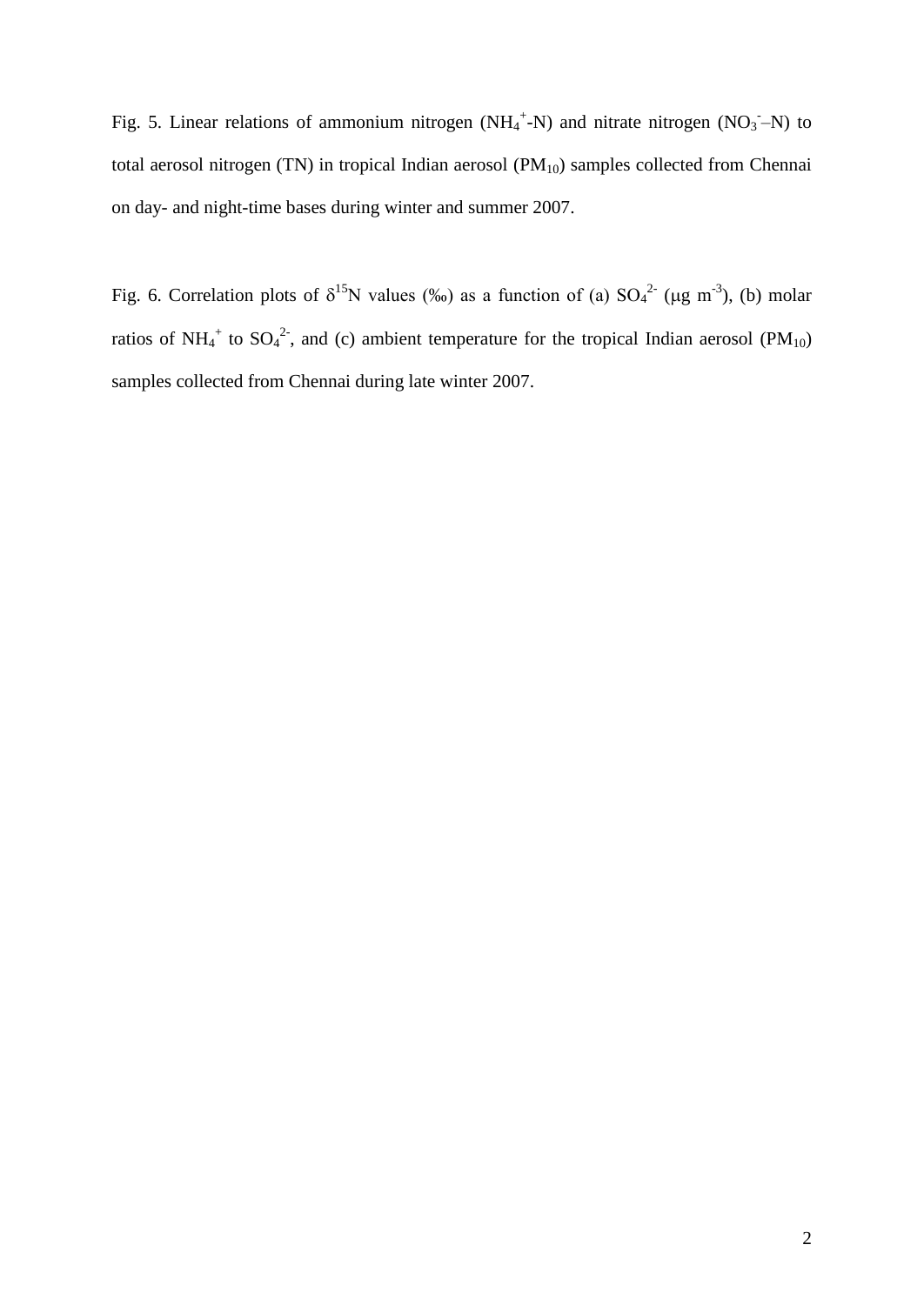Table 1. Concentrations of total nitrogen (TN) and its isotope ratios ( $\delta^{15}N$ ) in tropical Indian aerosols (PM<sub>10</sub>) collected from Chennai on day- and night-time basis in winter (January 23 to February 6) and in summer (May 22-31) 2007.

|                                     | Winter   |          |      |      |           |           |          |      |      | Summer    |             |              |        |        |           |             |          |        |        |      |
|-------------------------------------|----------|----------|------|------|-----------|-----------|----------|------|------|-----------|-------------|--------------|--------|--------|-----------|-------------|----------|--------|--------|------|
|                                     | Daytime  |          |      |      |           | Nighttime |          |      |      |           | Daytime     |              |        |        |           | Nighttime   |          |        |        |      |
|                                     | Range    | IQR      | Med. | Av.  | <b>SD</b> | Range     | IQR      | Med. | Av.  | <b>SD</b> | Range       | IQR          | Med.   | Av.    | <b>SD</b> | Range       | IQR      | Med.   | Av.    | SD   |
|                                     | $0.9 -$  | $1.6-$   |      |      |           | $0.6 -$   | $1.6-$   |      |      |           |             |              |        |        |           |             | $0.51 -$ |        |        |      |
| TN ( $\mu$ g m <sup>-3</sup> )      | 2.5      | 2.3      | 1.9  | 1.9  | 0.5       | 3.8       | 3.4      | 2.6  | 2.4  | 1.0       | $0.4 - 2.8$ | $0.78 - 1.2$ | 1.0    | 1.2    | 0.7       | $0.3 - 2.7$ | 1.1      | 0.8    | 0.9    | 0.7  |
|                                     | $18.0 -$ | $25.0 -$ |      |      |           | $18.6-$   | $21.3-$  |      |      |           | $15.7-$     | $19.3 -$     |        |        |           | $18.3-$     | $23.3-$  |        |        |      |
| $\delta^{15}N$ (%o)                 | 27.8     | 26.9     | 26.0 | 25.5 | 2.4       | 25.7      | 24.4     | 23.8 | 23.0 | 2.3       | 29.8        | 25.2         | 21.8   | 22.2   | 4.3       | 31.2        | 25.9     | 24.6   | 24.3   | 3.6  |
|                                     | $0.58 -$ | $1.3-$   |      |      |           | $0.35 -$  | $1.4-$   |      |      |           | $0.52 -$    |              |        |        |           | $0.31 -$    | $0.71 -$ |        |        |      |
| Inorg-N ( $\mu$ g m <sup>-3</sup> ) | 2.3      | 1.9      | 1.7  | 1.6  | 0.48      | 3.3       | 2.96     | 2.13 | 2.07 | 0.97      | 2.9         | $0.63 - 1.4$ | 1.2    | 1.2    | 0.73      | 2.62        | 1.0      | 0.89   | 0.99   | 0.64 |
|                                     | $0.08 -$ | $0.23 -$ |      |      |           | $0.09 -$  | $0.17 -$ |      |      |           | (0.20)      | (0.18)       |        |        |           | (0.23)      | (0.11)   |        |        |      |
| Org-N $(\mu g \, m^{-3})$           | 0.57     | 0.44     | 0.30 | 0.32 | 0.15      | 0.76      | 0.42     | 0.29 | 0.34 | 0.20      | 0.30        | (0.03)       | (0.11) | (0.08) | 0.15      | 0.13        | 0.03     | (0.03) | (0.04) | 0.11 |

IQR = Inter Quartile Range; Med. = Median; Av. = Average; SD = Standard Deviation.